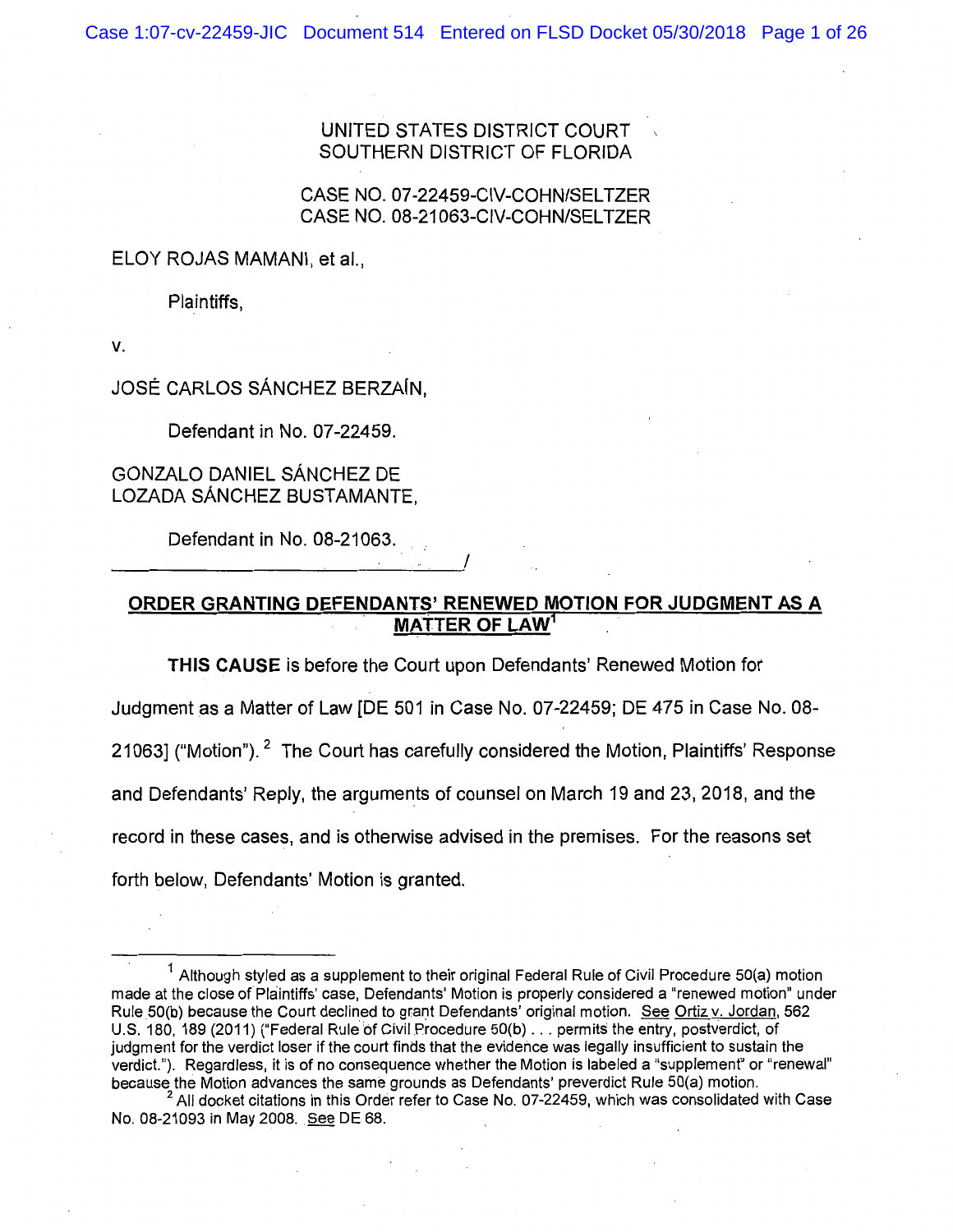# I. **INTRODUCTION**

These cases concern the Bolivian government's alleged massacre of its own civilians during a period of civil unrest in Bolivia in 2003. Plaintiffs-nine Bolivian residents and citizens—are the relatives of eight Bolivian civilians allegedly killed deliberately by the Bolivian military.<sup>3</sup> The crux of Plaintiffs' claims is that two former high-ranking Bolivian government officials—the former President, Gonzalo Daniel Sanchez de Lozada Sanchez Bustamante ("Defendant Lozada"), and the former Minister of Defense, José Carlos Sánchez Berzaín ("Defendant Berzaín")masterminded a violent military campaign that led to Plaintiffs' relatives' deaths, all in an effort to quell public opposition to their unpopular political agenda. Based on these allegations, Plaintiffs brought claims against Defendants for extrajudicial killings under the Torture Victim Protection Act of 1991 ("TVPA"), Pub. L. No. 102-256, 106 Stat. 73 (codified at 28 U.S.C. § 1350 note), and for intentional wrongful death under state law.

On April 3, 2018, after a three-week-long jury trial, the jury rendered a verdict for Plaintiffs on their TVPA claims. DE 474. $4$  The jury awarded Plaintiffs a total of \$10 million dollars in compensatory damages, but declined to award any punitive damages.

<sup>&</sup>lt;sup>3</sup> Plaintiffs Eloy Rojas Mamani and Etelvina Ramos Mamani sue on behalf of their daughter, Marlene Nancy Rojas Ramos. Plaintiff Sonia Espejo Villalobos sues on behalf of her common-law husband, Lucio Santos Gandarillas Ayala. Plaintiff Hernan Apaza Cutipa sues on behalf of his sister, Roxana Apaza Cutipa. Plaintiff Te6filo Baltazar Cerro sues on behalf of his wife, Teodosia Morales Mamani. Plaintiff Juana Valencia de Carvajal sues on behalf of her husband, Marcelino Carvajal Lucero. Plaintiff Hermógenes Bernabé Callizaya sues on behalf of his father, Jacinto Bernabé Roque. Plaintiff Gonzalo Mamani Aguilar sues on behalf of his father, Arturo Mamani Mamani. Plaintiff Felicidad Rosa Huanca Quispe sues on behalf of her father, Raúl Ramón Huanca Márquez.

 $^4$  The jury found that Defendants were not liable under Bolivian wrongful death law. See DE 474. While Defendants argue that this renders the jury's verdict inconsistent, the jury's finding of no liability under Bolivian law is not at issue here. The Court has already held that the jury's verdict is not irreconcilably inconsistent. DE 494 at 18:19-22 (4/3/18 Trial Tr.). And Defendants concede that even if the Court were to reconsider this ruling, an inconsistent verdict would not itself be an independent basis for granting the instant Motion. DE 501 at 18 n.5.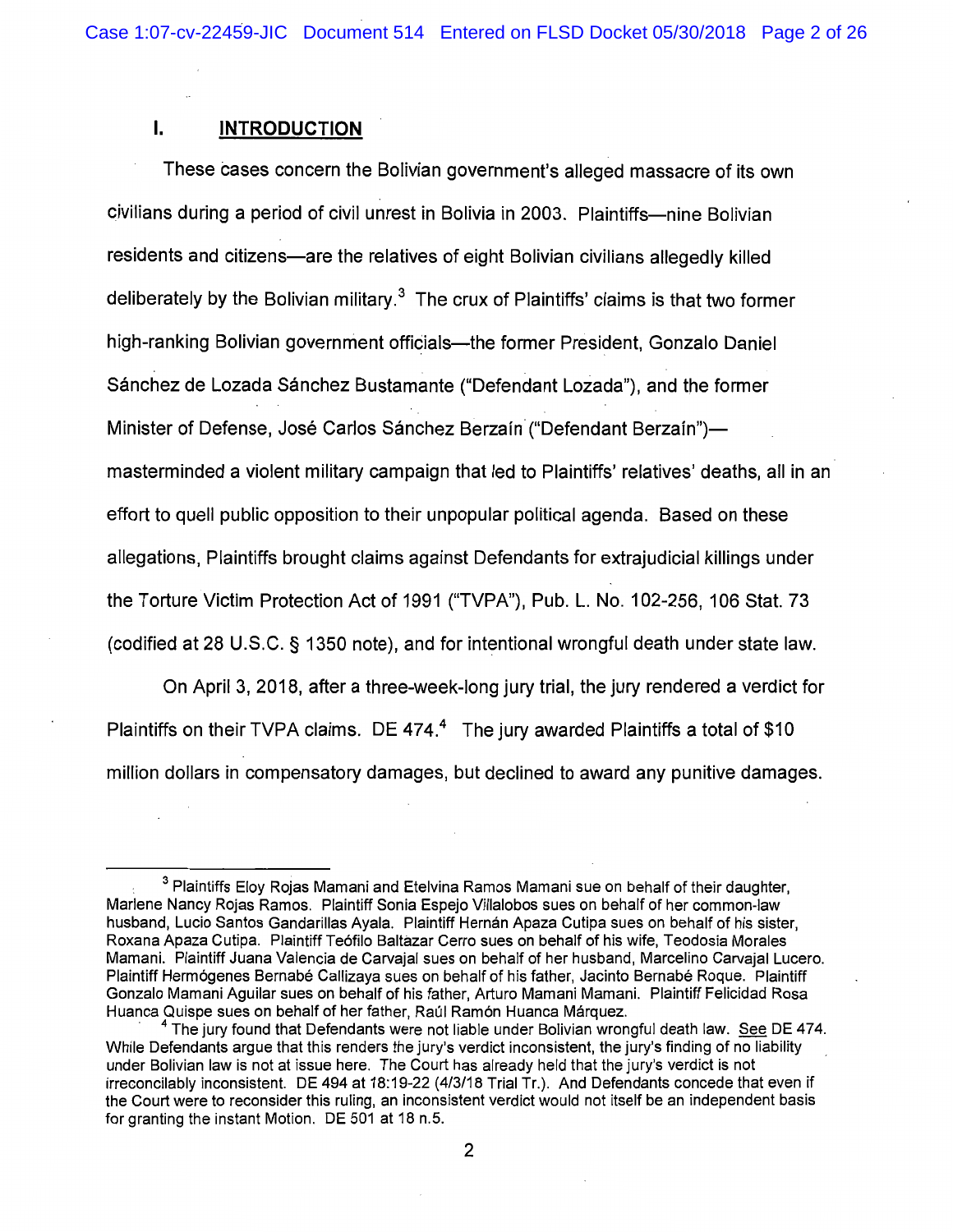Id. Defendants now argue that Plaintiffs failed to present a legally sufficient evidentiary basis for the jury's verdict, and therefore seek judgment as a matter of law.

### II. **BACKGROUND**

#### A. Pleadings

This litigation has a lengthy procedural history, which is detailed in the Court's Order Denying Defendants' Joint Motion for Summary Judgment, Mamani v. Berzafn, \_F. Supp. 3d\_, 2018 WL 2013600, at \*11-12 (S.D. Fla. Feb. 14, 2018), and need not be repeated in full here. One aspect of the history of this litigation, however, is worth highlighting given its significance to the issues raised in Defendants' Motion. That is, the evolution of Plaintiffs' claims from their 2008 Amended Complaint [DE 77]—which the Eleventh Circuit held "allege[d] no facts showing that the deaths in this case met the minimal requirement for extrajudicial killing," Mamani v. Berzain, 654 F.3d 1148, 1155 (11th Cir. 2011) $^5$ —to their 2013 Second Amended Complaint [DE 174], which this Court held "alleged facts plausibly suggesting that [Plaintiffs'] relatives' deaths were extrajudicial killings" under the TVPA. Mamani v. Berzain, 21 F. Supp. 3d 1353, 1374 (S.D. Fla. 2014).

In Plaintiffs' 2008 Amended Complaint, they alleged that in response to protests in Bolivia in 2003, Defendants "order[ed] Bolivian security forces, including military sharpshooters armed with high-powered rifles and soldiers and police wielding machine guns, to attack and kill scores of unarmed civilians." DE 77  $\P$  1. Plaintiffs specifically alleged that in each part of the country where their relatives were killed, and on the days in September and October 2003 when they were killed, soldiers fired upon civilians

 $5$  While the Eleventh Circuit was specifically analyzing whether Plaintiffs had sufficiently pled a cause of action under the Alien Tort Statute ("ATS"), not the TVPA, the Eleventh Circuit relied "on the JVPA definition [of an extrajudicial killing] for guidance." Mamani, 654 F.3d at 1155.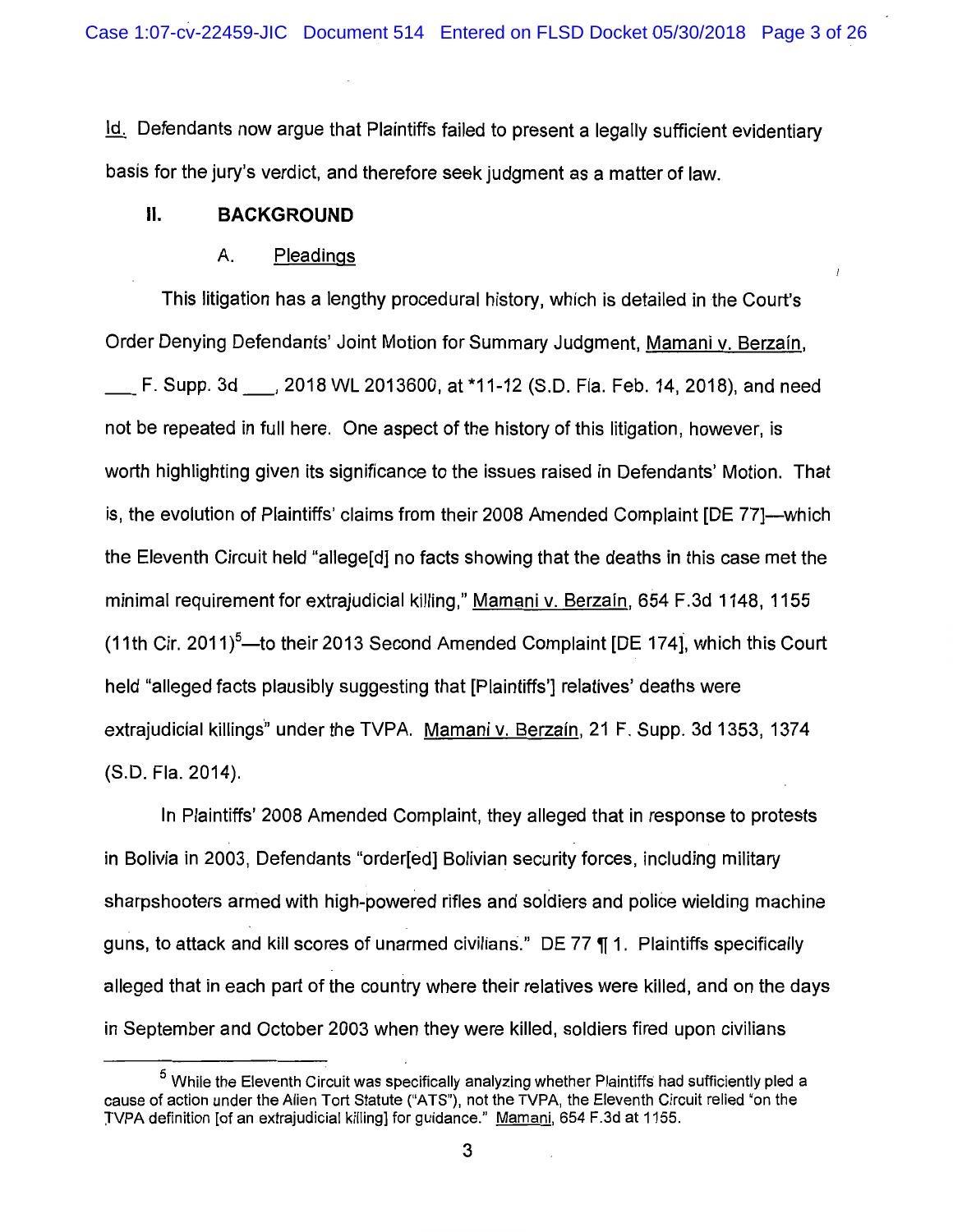without justification. See id.  $\eta$ , 38-39 (alleging that on September 20, 2003, the Bolivian military shot from a helicopter at villagers below in Warisata and attacked civilians there with sharpshooters and machine guns); id.  $\P$  54 (alleging that on October 12, 2003 in El Alto, soldiers "took up firing positions ... and began shooting directly at civilians in the road with rifles and machine guns"); id.  $\P$  63 (alleging that on October 13, 2003 in La Paz, "[t]he military opened fire [at villagers] with rifles and machine guns, and the villagers fled in different directions," with "[t]he military continu[ing] to fire on the fleeing villagers."). Plaintiffs described these acts as "part of a pattern and practice of systemic and widespread attacks and human rights violations committed against the civilian population in Bolivia from September to October 2003, for which Defendants bear responsibility." Id.  $\P$  78. As noted above, the Eleventh Circuit held that these allegations were insufficient to make out a plausible claim for extrajudicial killings. Mamani, 654 F.3d at 1155.

The Eleventh Circuit explained that the TVPA defines an extrajudicial killing as a "deliberated killing."  $\text{Id}$  at 1154 (citing TVPA § 3(a)). A deliberated killing is one that is "undertaken with studied consideration and purpose." Id. at 1155. The Eleventh Circuit reasoned that Plaintiffs alleged no facts showing that decedents' deaths were deliberated, and that "[o]n the contrary: even reading the well-pleaded allegations of fact in the [Amended] Complaint in plaintiffs' favor, each of the plaintiffs' decedents' deaths could plausibly have been the result of precipitate shootings during an ongoing civil uprising." Id. That is, given the fact that the decedents were killed during a time of "significant conflict" in Bolivia involving trapped travelers, thousands of protestors, and a blockade of major highways to the nation's capital, the Eleventh Circuit noted that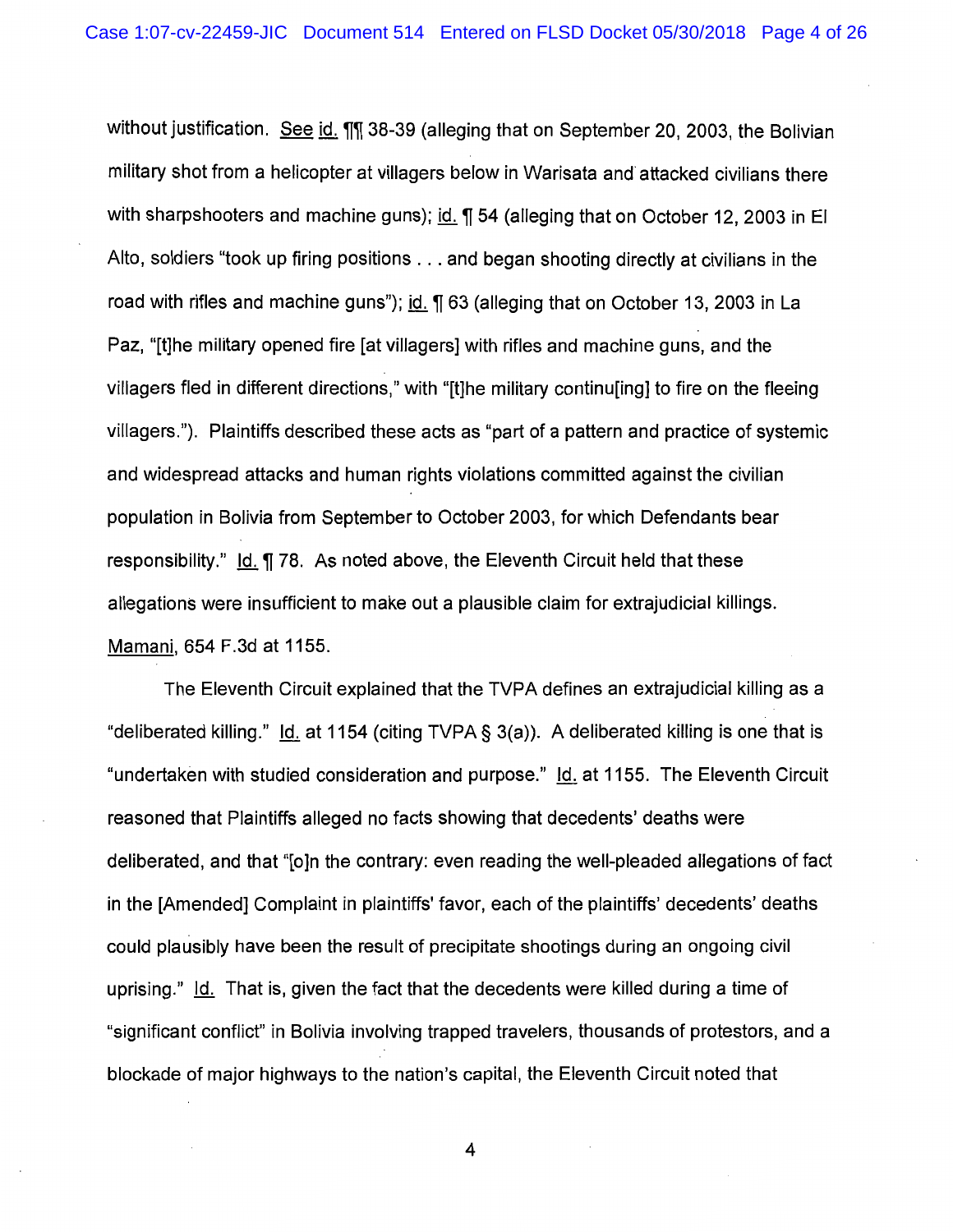alternative explanations (other than extrajudicial killing) for the pertinent seven deaths easily come to mind; for instance, the alleged deaths are compatible with accidental or negligent shooting (including mistakenly identifying a target as a person who did pose a threat to others), individual motivations (personal reasons) not linked to defendants, and so on.

Id. Finally, the Eleventh Circuit went on to contrast the killings at issue in this litigation with the killing at issue in Cabello v. Fernandez-Larios, 402 F.3d 1148 (11th Cir. 2005) (per curiam), which involved a former military officer defendant personally commanding a "killing squad" that killed civilian prisoners. The Eleventh Circuit held that "[t]he specific targeting of the victim based on his political beliefs, direct involvement of the defendant, and premeditated and deliberate circumstances of the victim's death set Cabello apart from the facts alleged in this case." Mamani, 654 F.3d at 1155 n.9.

After the Eleventh Circuit instructed this Court to dismiss Plaintiffs' Amended Complaint, Plaintiffs filed their Second Amended Complaint on June 24, 2013. DE 174. Critically, Plaintiffs' Second Amended Complaint included for the first time the allegation that Defendants entered office with a preconceived plan to deliberately kill civilians in order to suppress opposition to their economic policies. Specifically, Plaintiffs alleged that Defendants "took office . · .. intending to impose controversial economic programs" and that "[t]hey knew that these programs, particularly a plan to export gas through Chile, would trigger political protests."  $\underline{Id}$ .  $\P$  2. Given their awareness "that, in the past, political protests had successfully pressured past governments to change unpopular policies," Defendants allegedly decided "to use unlawful, lethal military force against Bolivian civilians to ensure that the anticipated protests would not derail their unpopular plans." Id. TI 2-3. Plaintiffs further alleged that "Defendants made a conscious decision that thousands of unlawful killings would be both necessary and acceptable to deter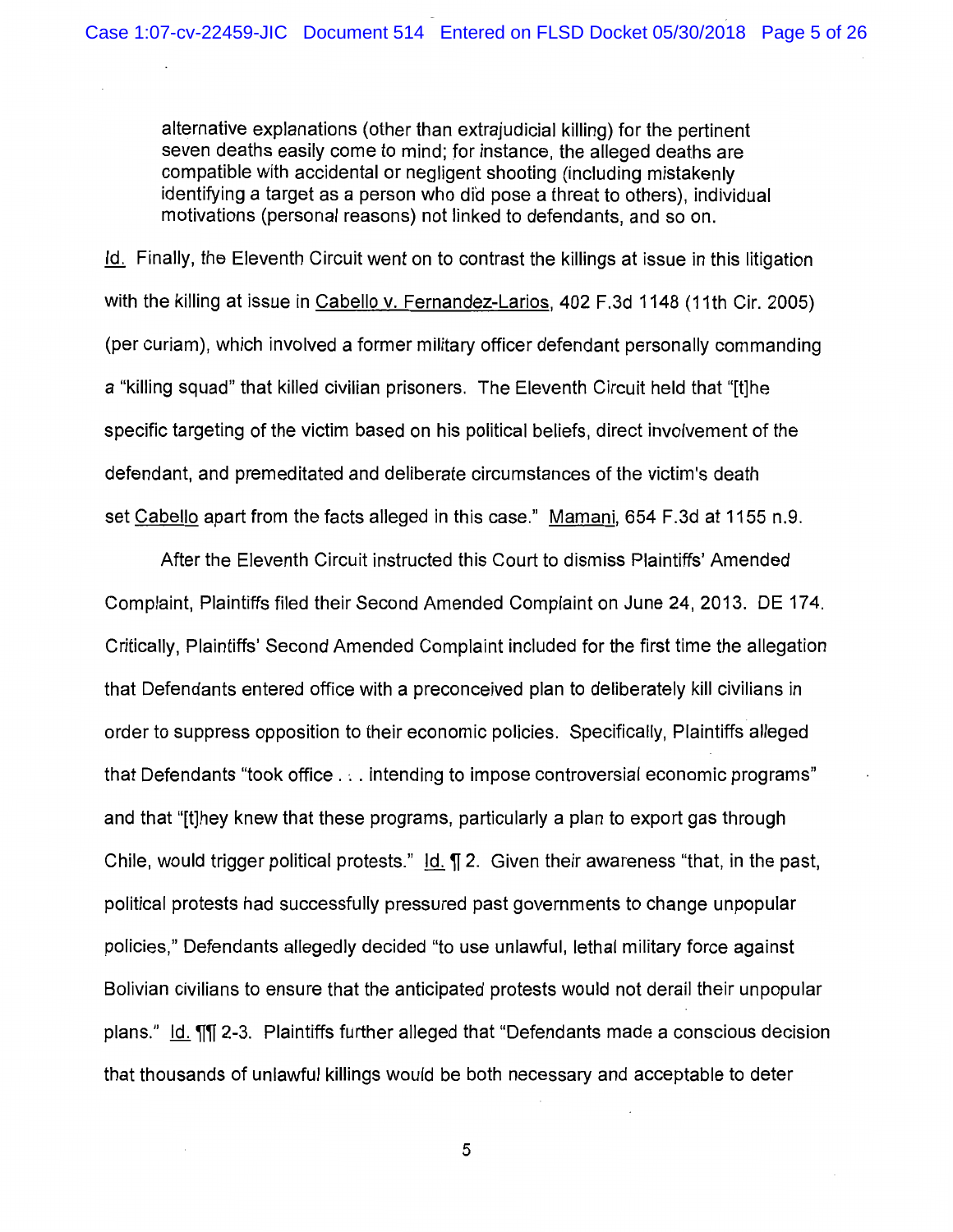protests," and that "in a meeting before the 2002 elections, Defendants agreed that they would have to kill 2,000 or 3,000 people in order to ensure that popular opposition would not block their proposals."  $\text{Id.}$   $\P$  4. Plaintiffs went on to describe how Defendants implemented their alleged plan, and how the deaths of decedents and approximately fifty others were the "intended result of Defendants' plan to use systematic unlawful killings to quash and deter opposition to their economic programs."  $\,$  Id.  $\P$  $\P$  5-7. In sum, Defendants' alleged plan to kill civilians was the centerpiece of Plaintiffs' Second Amended Complaint.

When Defendants moved to dismiss Plaintiffs' Second Amended Complaint, Plaintiffs argued in response that the Second Amended Complaint "contain[ed] copious new factual allegations directly showing that Defendants developed and executed an unlawful plan that led to the deaths of Plaintiffs' family members," and noted that these allegations "were not part of the [2008 Amended Complaint] and respond directly to the omissions identified by the Eleventh Circuit," DE 189 at 2. In fact, when discussing the differences between the Amended Complaint and the Second Amended Complaint, Plaintiffs stated that "[m]ost important, the [Second Amended Complaint] contains factual allegations that the two Defendants repeatedly discussed their plan to kill civilians  $\dots$ ." Id. at 27. Given these new allegations that decedents' deaths were the intended result of Defendants' alleged preconceived plan, the Court denied Defendants' motion to dismiss Plaintiffs' TVPA claims and held that Plaintiffs had sufficiently alleged that decedents' deaths were deliberated, and therefore extrajudicial killings. Mamani, 21 F. Supp. 3d at 1373-75. On appeal, the Eleventh Circuit exercised its discretion not to decide the issue of whether the Second Amended Complaint stated a claim for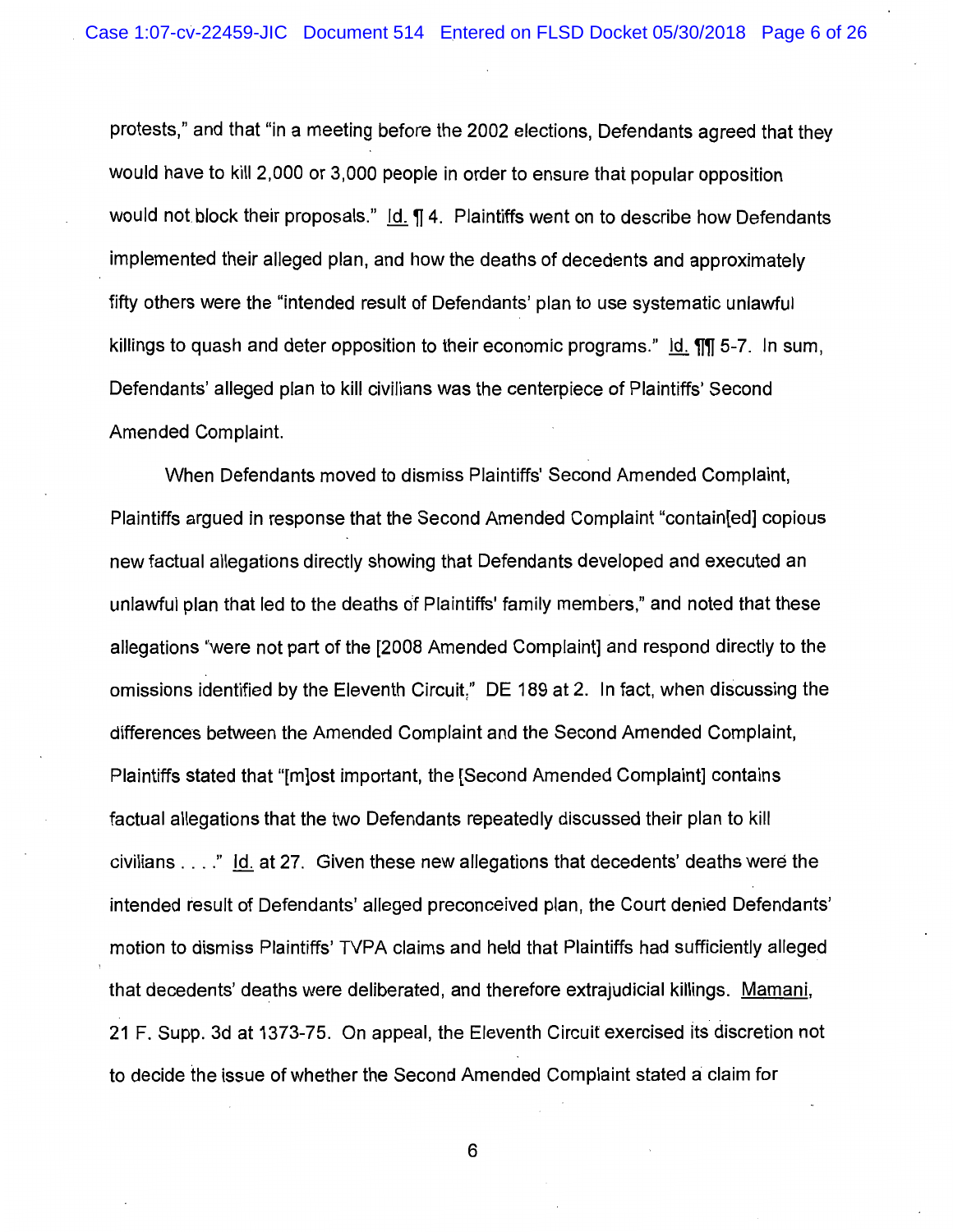extrajudicial killings under the TVPA. Mamani v. Berzafn, 825 F.3d 1304, 1312-13 (11th Cir. 2016).

Thereafter, on October 4, 2016, the Court set these cases for trial and permitted discovery to commence. DE 232.

#### B. Summary Judgment

On November 28, 2017, after approximately a year of discovery, Defendants moved for summary judgment on all of Plaintiffs' claims. DE 342. Defendants argued, inter alia, that the summary judgment record contained no evidence that any of Plaintiffs' relatives were intentionally killed by the Bolivian military. See DE 342-1. Specifically, Defendants argued that no reasonable jury could conclude that the killings at issue were deliberated because Plaintiffs could not identify the specific individuals who shot each decedent, much less present any evidence concerning whether those unknown individuals shot the decedents intentionally.  $Id.$  at 18.

In response, Plaintiffs argued that they were not required to identify the specific individuals who shot each decedent because, even lacking such evidence, the summary judgment record still sufficiently supported a finding that the decedents were killed deliberately given evidence of Defendants' preconceived "plan to use military force to kill unarmed civilians in order to suppress civilian protests and deter opposition to their policies." DE 375 at 11, 14. Plaintiffs claimed that evidence suggesting that the decedents' deaths resulted from the implementation of Defendants' alleged plan—which had "the explicit goal of killing civilians"—was sufficient to support a finding that the killings were deliberated. Id. at 11-12.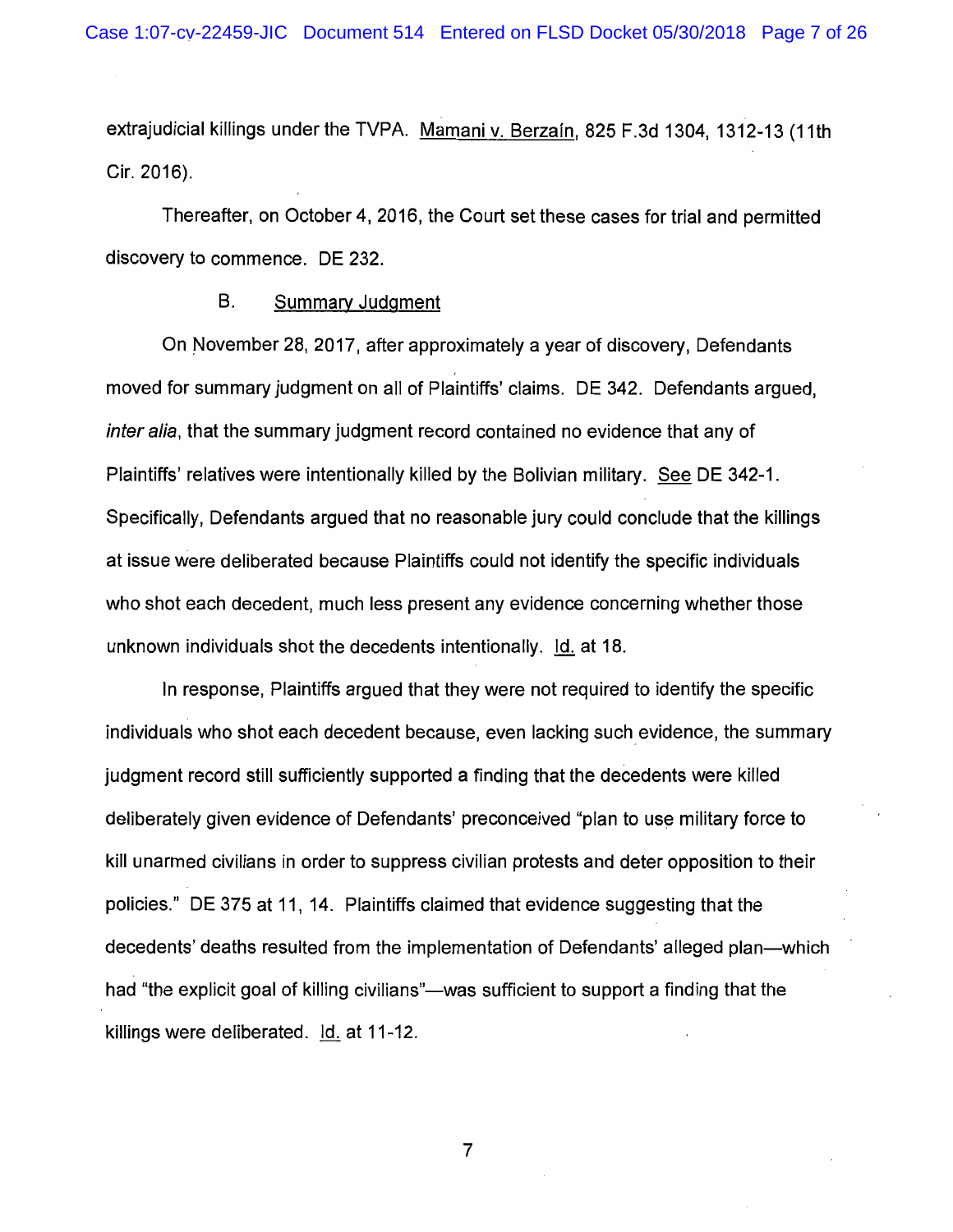Although Defendants' alleged plan to kill civilians was central to Plaintiffs' theory of the case, Plaintiffs' only evidence of the existence of this plan was the Declaration of Victor Hugo Canelas Zannier. DE 375-10 (Canelas Decl.).<sup>6</sup> In his declaration, Mr. Canelas stated that he was present at a meeting in 2001 at Defendant Lozada's home where Defendant Berzain said that, when he and Defendant Lozada came into power, they would "avoid the problems that President Hugo Banzer Suarez faced during the 'Water War"<sup>7</sup> by using trained troops from eastern Bolivia (as opposed to conscripts) to confront protesters, and that "it would be necessary to 'kill two or three thousand people." Id. 11114-6. According to Mr. Canelas' declaration, Defendant Lozada "indicated that he approved of what [Defendant] Berzain said."  $\overline{1}$  Id.  $\overline{11}$ , 7.

Ultimately, the Court agreed with Plaintiffs that, at the summary judgment stage, this evidence of Defendants' alleged plan to kill civilians, together with circumstantial evidence that the decedents' deaths resulted from the implementation of this plan, was sufficient to raise a jury question as to whether decedents' deaths were extrajudicial killings. Mamani, F. Supp. 3d<sub>c</sub>, 2018 WL 2013600, at \*18-20. Specifically, the Court held that "a reasonable jury, considering the evidence of Defendants' plan to kill civilians to quash public opposition to their policies, could find that decedents' deaths were deliberated because they were the expected and desired outcome of this plan." Id. at \*18. The Court explained that, "given the totality of the [summary judgment] evidence"—from which the Court was required to draw all reasonable inferences in the

 $6$  To be clear, Plaintiff cited additional evidence that, if accepted by the jury, could permit the inference that the decedents' deaths resulted from the implementation of Defendants' alleged plan by the Bolivian military. See DE 375 at 11-12. But Plaintiffs did not present any other evidence, apart from Mr.<br>Canelas' declaration, that could permit a reasonable inference of the existence of a plan to kill civilians.

 $<sup>7</sup>$  During the "Water War" of 1999 and 2000, the Bolivian government was forced to abandon a</sup> plan to privatize the water system in Cochabamba, Bolivia in the face of massive protests.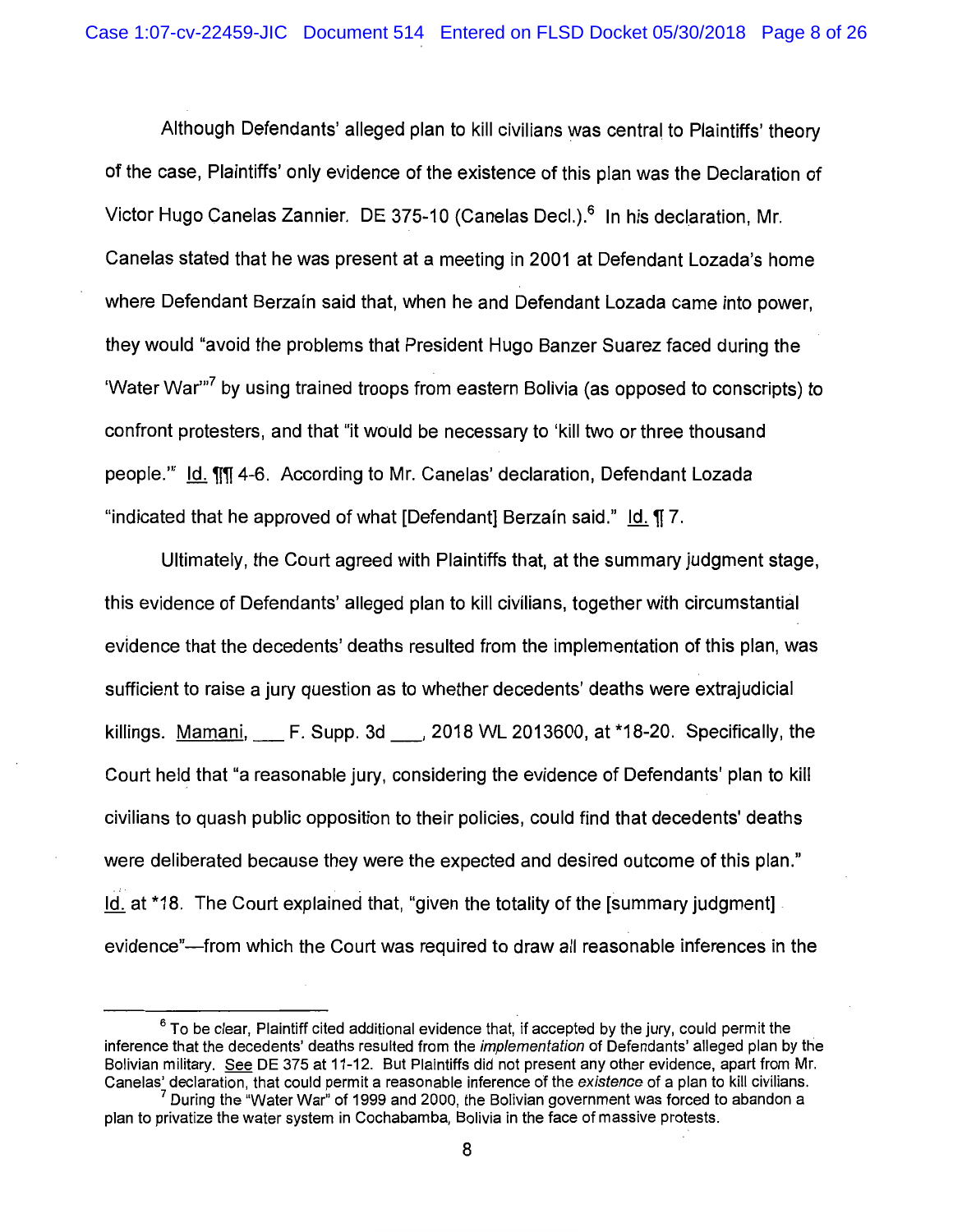light most favorable to Plaintiffs-a jury could reasonably infer that decedents' deaths resulted from the implementation of Defendants' plan to kill civilians based on five pieces of evidence:

(1) changes in Bolivian military doctrine during Defendant Lozada's administration to define protesters as subversives who could be targeted with military force; (2) a pattern of soldiers being ordered to shoot unarmed civilians in multiple different locations, including each location where decedents were killed, on multiple different dates; (3) a pattern of soldiers shooting indiscriminately at civilians at times when witnesses saw no armed protesters or anything indicating that the soldiers were firing defensively; (4) Defendants' repeated refusal to seriously commit to achieving peaceful, negotiated solutions to protests; and (5) consistent with Defendants' plan, the utilization of troops from Eastern Bolivia.

<u>ld.</u>

In sum, given Plaintiffs' evidence that (1) a plan to kill civilians existed and (2) decedents' deaths resulted from the implementation of this plan by the Bolivian military, the Court held that Plaintiffs could withstand summary judgment despite their inability to present any witnesses who saw the individuals who shot each decedent. Id.

C. Trial

The Court held a jury trial beginning on March 5, 2018. DE 438. During the course of trial, Plaintiffs presented at least some circumstantial evidence in each of the five categories that the Court, in its summary judgment Order, had held—if accepted by the jury--could permit the reasonable inference that the decedents deaths' resulted from the Bolivian military's *implementation* of a plan to kill civilians. But critically, Plaintiffs failed to present any evidence that such a plan actually existed.

At trial, like at summary judgment, Mr. Canelas was the only witness offered by Plaintiffs to testify regarding a plan to kill civilians. But Mr. Canelas did not testify at trial according to his earlier summary judgment declaration. While he testified about the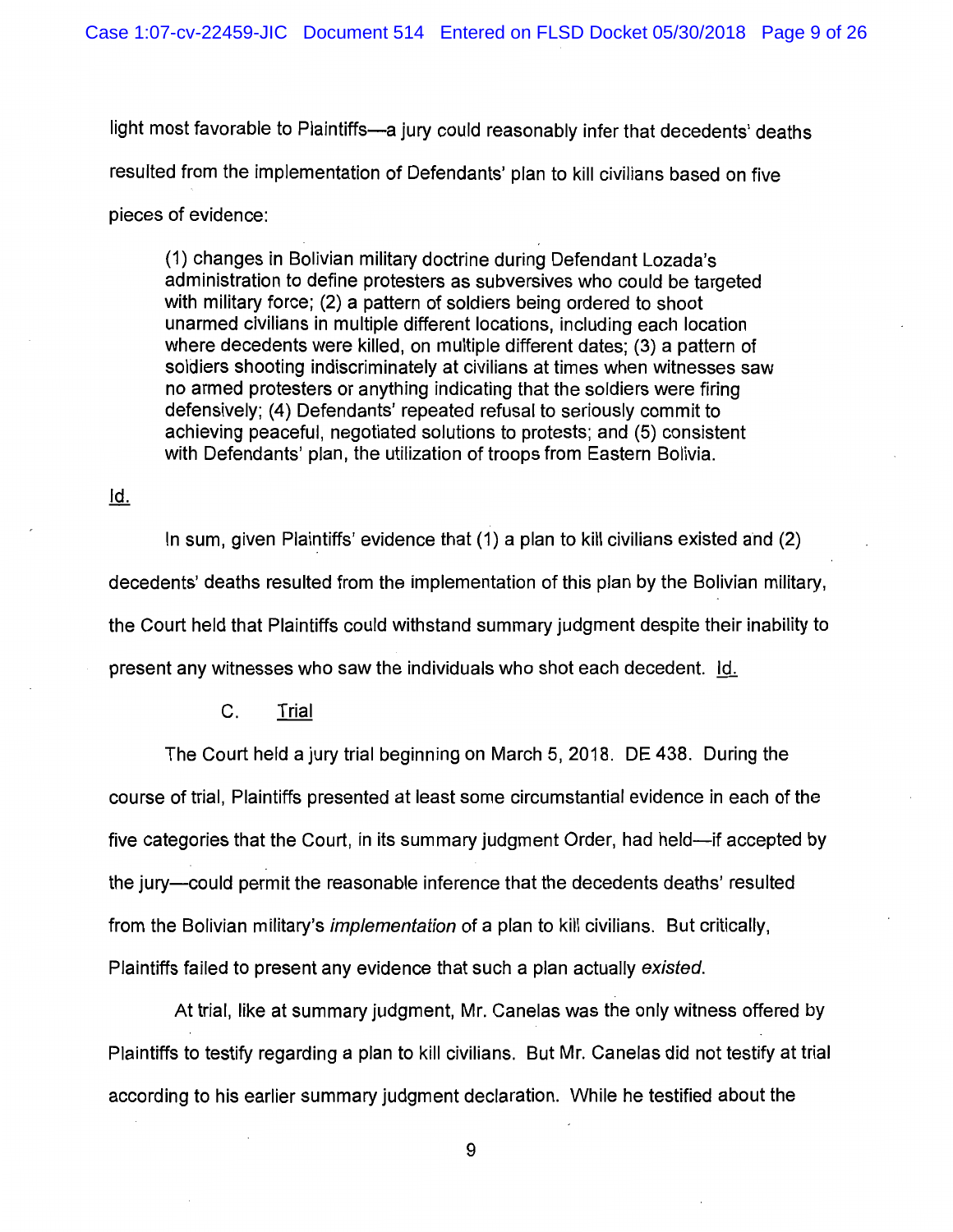meeting at Defendant Lozada's home where Defendant Berzafn made a comment about using troops from eastern Bolivia to kill civilians, rather than offer admissible testimony that Defendant Lozada indicated his approval of this comment, Mr. Canelas only testified that Defendant Lozada responded "This is over" and then "just adjourned the meeting." DE 482 at 92:6-12 (3/14/18 Trial Tr.). Despite repeated prodding by Plaintiffs' counsel, Mr. Canelas did not offer any admissible testimony that Defendant Lozada approved of Defendant Berzafn's comment or otherwise indicated any agreement to a plan to kill civilians. $<sup>8</sup>$  Mr. Canelas' trial testimony is set forth below in</sup> relevant part:

A: ... It was in [Defendant Lozada's] residence. It is a meeting where I approach, and I hear Carlos Sanchez Berzain. In Bolivia, in the year 2000, under the government of Banzer, what was known as the Water War, where the people of Cochabamba opposed the privatization of water, and Banzer uses force in the attempt to repress them. And I heard Carlos Sanchez Berzain say, "It's not going to happen to us as it happened to Banzer." Banzer used soldiers without what we call in Bolivia mostrencos. Mr. Sanchez Berzain continues, and he says, "What we're going to use are elite troops, troops from the Beni, and we will kill 50, a hundred, a thousand." Upon hearing that I said to the people that were gathered there, but I was addressing Sanchez Berzain, that if it were a matter of killing people, dictatorships would have lasted forever.

BY MR. MUNOZ: Q: What happens after that?

A: [Defendant Lozada] adjourns that meeting, because other people are now arriving. He says to everyone and he says to me, "This is over."

Q: Did Mr. de Lozada have a response to the comment made by either Mr. Berzain or you?

A: No specific commentary. He just adjourned the meeting and, from my point of view, with some sort of approval.

<sup>&</sup>lt;sup>8</sup> The Court excluded as speculative Mr. Canelas' opinion that, when Defendant Lozada adjourned the meeting, he did so "from my point of view, with some sort of approval." Id. at 92:11-14; 93:4-9.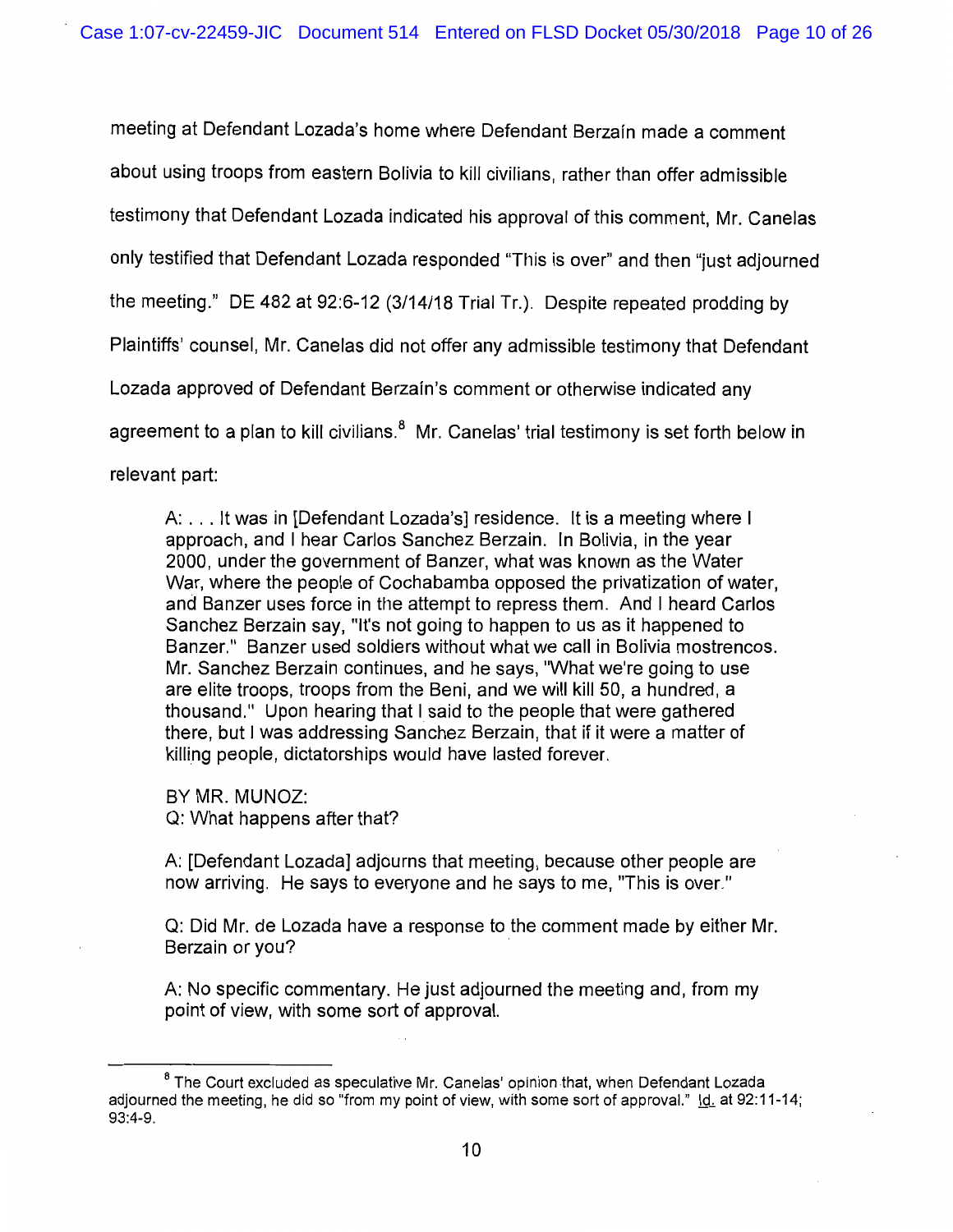MS. REYES: Objection, Your Honor. Speculation.

THE COURT: Sustained as to the conclusion.

MS. REYES: Yes, Your Honor. Thank you.

BY MR. MUNOZ:

Q: I'm going to clarify a statement that he made regarding a distinction between military. You mentioned a distinction between the military proposed by Mr. Berzain versus other type that I think you called mostrencos. What is the distinction?

A: What Banzer had were untrained troops. These are troops that are in for a year. And Berzain was proposing elite troops, troops from the countryside, from the Beni.

Q: And what, ifanything, did you see Mr. de Lozada do after Mr. Berzain's comment?

A: It's what I said a moment ago.

Q. Which is what?

A. From my point of view, a species or  $-$ 

MS. REYES: Objection, Your Honor. Speculation. It has already been sustained.

THE COURT: Sustained. He can give his observations but not his conclusion or opinion.

3/14/18 Trial Tr. at 91:12-93:9.

At the close of Plaintiffs' case, Defendants moved for judgment as a matter of law

pursuant to Federal Rule of Civil Procedure 50(a). See DE 447-1; DE 484 at 5-33

(3/19/18 Trial Tr.). Defendants argued, inter alia, that because Plaintiffs offered no

evidence of a plan to kill civilians, "no reasonable jury could conclude that the

[decedents'] deaths were deliberated." DE 447-1 at 5. Although the Court expressed

reservations as to whether the jury could reasonably infer the existence of such a plan

from the evidence at the close of Plaintiffs' case, the Court reserved ruling on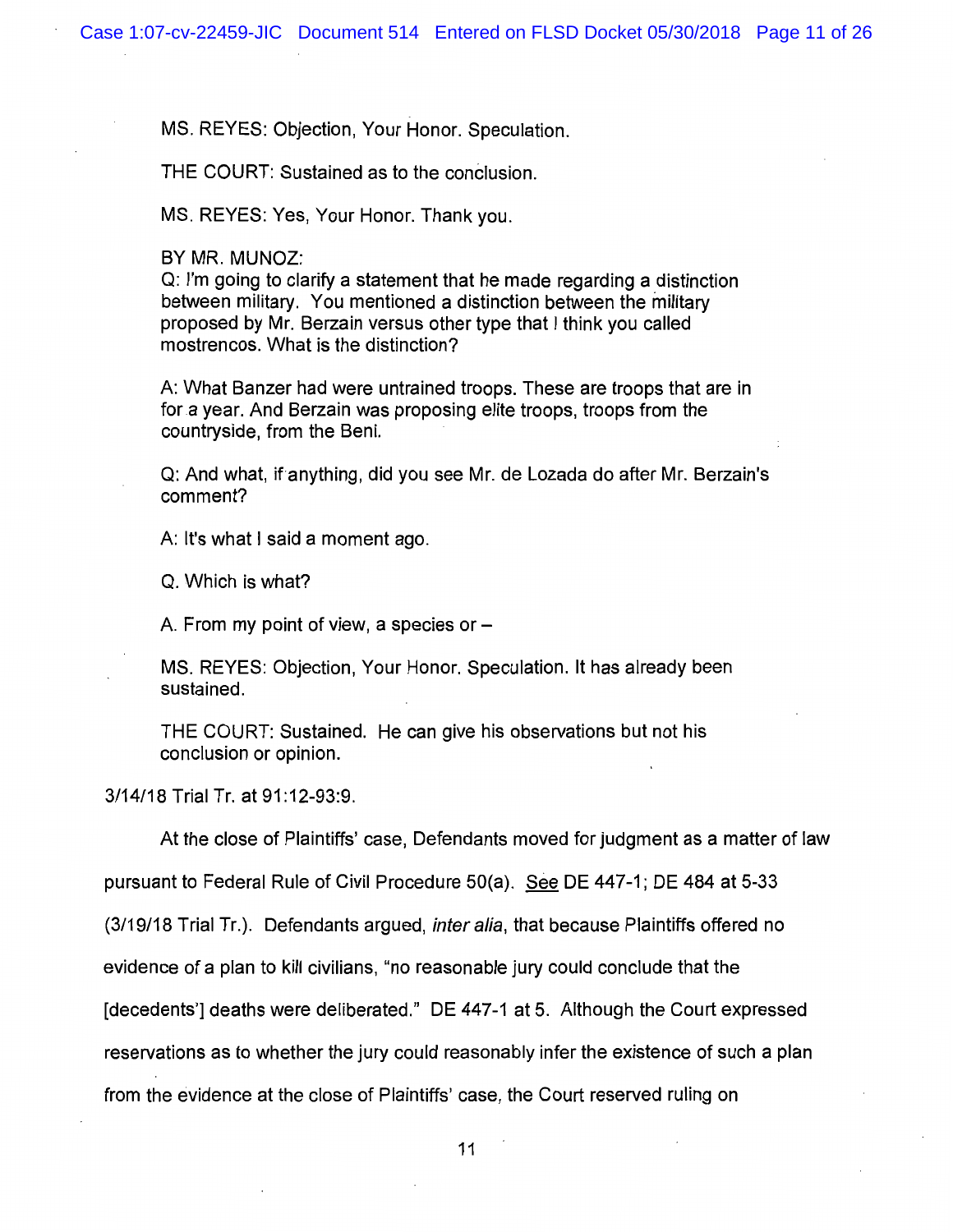Defendants' Motion. 3/19/18 Trial Tr. at 32:15-33:3. Defendants renewed their Motion at the close of evidence, and the Court again, despite expressing "serious reservations as to the sufficiency of the evidence relating to a plan to use lethal force against civilians," reserved ruling so that the Court could "hear what the jury has to say, and then, if need be, readdress th[e] motion." DE 488 at 169:7-20  $(3/23/18$  Trial. Tr.).<sup>9</sup>

The Court submitted the case to the jury on March 26, 2018. DE 454. The jury deliberated for six days, and on April 3, 2018, returned a verdict for Plaintiffs on their TVPA claims, finding that decedents' deaths were extrajudicial killings by Bolivian soldiers, and that Defendants were secondarily liable for those deaths because they had command responsibility over the Bolivian soldiers who committed the killings. DE  $474<sup>10</sup>$  The Court deferred entering judgment pending resolution of the instant Motion.

# Ill. **STANDARD**

Defendants' Motion is governed by Federal Rule of Civil Procedure 50(b). Under Rule 50(b), the Court is called upon to review the sufficiency of the evidence and "should grant judgment as a matter of law when the plaintiff presents no legally sufficient evidentiary basis for a reasonable jury to find for him on a material element of his cause of action." Pickett v. Tyson Fresh Meats. Inc., 420 F.3d 1272, 1278 (11th Cir. 2005). Conversely, the court should deny the motion "if the plaintiff presents enough evidence to create a substantial conflict in the evidence on an essential element of the plaintiff's case." Id. "In other words, the evidence must be sufficient so that a jury will

<sup>&</sup>lt;sup>9</sup> As explained in the Advisory Committee Notes to Federal Rule of Civil Procedure 50, "the court may often wisely decline to rule on a motion for judgment as a matter of law made at the close of the evidence" due to the fact that "a jury verdict for the moving party moots the issue and because a preverdict ruling gambles that a reversal may result in a new trial that might have been avoided."<br>Advisory Committee Notes to 1991 Amendment to Rule 50.

Because the Court holds that Plaintiffs have failed to present evidence supporting a reasonable inference that decedents' deaths were extrajudicial killings, it need not address Defendants' argument that there is no evidence to support command responsibility liability for the killings.·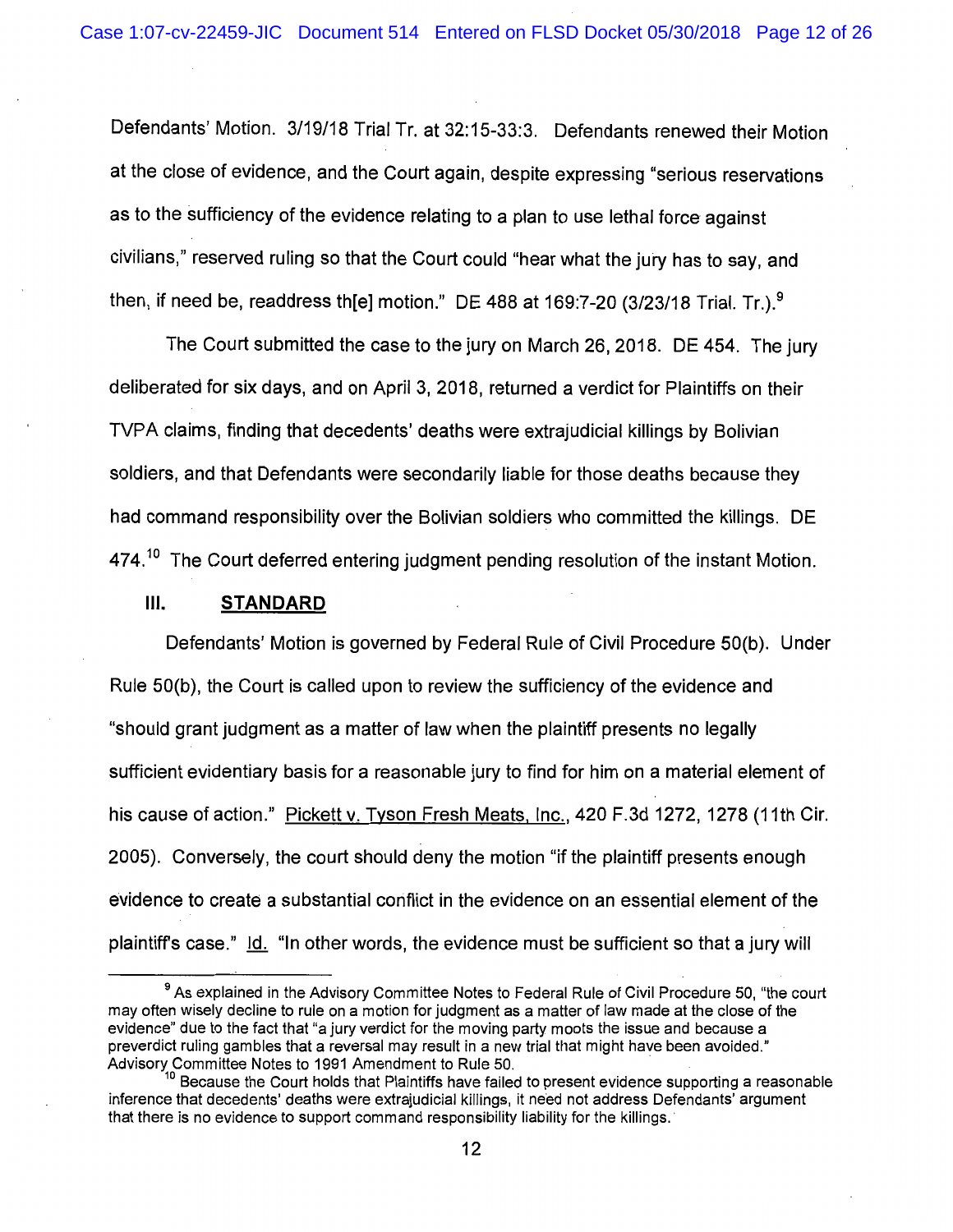not ultimately rest its verdict on mere speculation and conjecture." Anthony v. Chevron USA. Inc., 284 F.3d 578, 583 (5th Cir. 2002).

The court must consider all of the evidence in the light most favorable to the nonmoving party and grant that party the benefit of all reasonable inferences. Cleveland v. Home Shopping Network, Inc., 369 F.3d 1189, 1192-93·(11th Cir. 2004). "Nonetheless, a non-movant must present more than a mere scintilla of evidence." U.S. Steel. LLC, v. Tieco. Inc., 261 F.3d 1275, 1288 (11th Cir. 2001). Additionally, a jury verdict is not entitled to "the benefit of unreasonable inferences, or those at war with the undisputed facts." United Fire & Cas. Ins. Co. v. Garvey, 419 F.3d 743, 746 (8th Cir. 2005) (internal quotation marks omitted); see also McGreevy v. Daktronics, Inc., 156 F.3d 837, 840-41 (8th Cir. 1998) ("A reasonable inference is one which may be drawn from the evidence without resort to speculation.") (internal quotation marks omitted).

Ultimately, judgment as a matter of law is appropriate if the "facts and inferences point so overwhelmingly in favor of the movant that reasonable people could not arrive at a contrary verdict." Bogle v. Orange Cty. Bd. of Cty. Comm'rs, 162 F.3d 653, 656 (11th Cir. 1998) (internal quotation marks omitted). "While the court affords due deference to the jury's findings, it is axiomatic that such findings are not automatically insulated from review by virtue of the jury's careful and conscientious deliberation." Ice Portal. Inc. v. VFM Leonardo. Inc., No. 09-60230-CIV, 2010 WL 2351463, at \*5 (S.D. Fla. June 11, 2010). "Rule 50 'allows the trial court to remove cases or issues from the jury's consideration when the facts are sufficiently clear that the law requires a particular result."' Weisgram v. Marley Co., 528 U.S. 440, 447 (2000) (internal quotation marks omitted).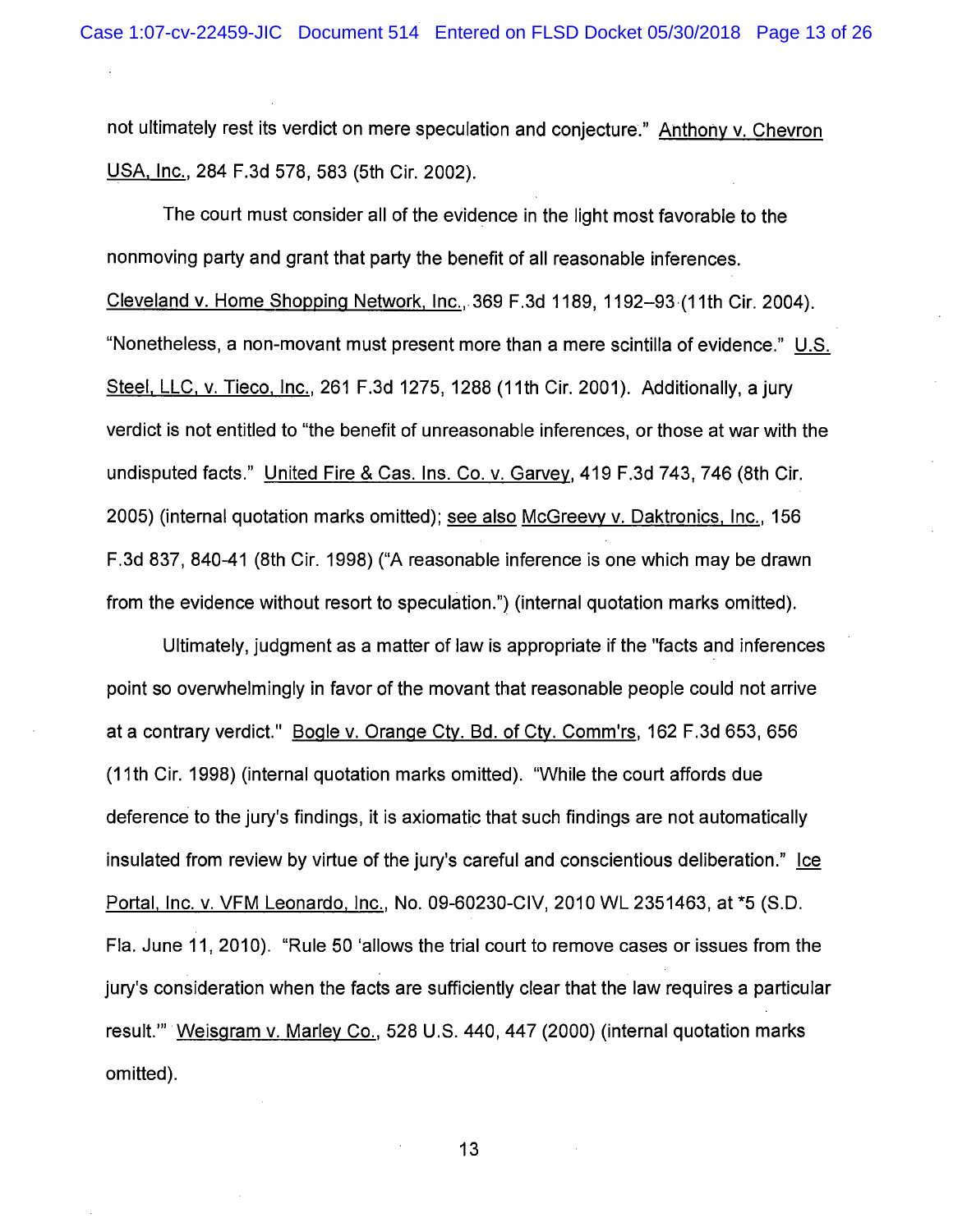# IV. **DISCUSSION**

As noted above, Defendants argue that they are entitled to judgment as a matter of law principally because Plaintiffs presented no evidence from which a reasonable jury could conclude that decedents' deaths were deliberated, and therefore extrajudicial killings under the TVPA. Defendants assert that because Plaintiffs introduced no evidence regarding the identity of the individual shooters who killed the decedents, much less evidence regarding the state of mind of these unknown shooters, Plaintiffs needed to introduce evidence at trial of Defendants' alleged preconceived plan to kill civilians in order for the jury to reasonably conclude that the decedents' deaths were deliberated. And this, Defendants say, Plaintiffs failed to do. Defendants note that:

Plaintiffs did not utter the word "plan," or otherwise refer to a plan, in their opening statement. Not a single witness has testified that President Sánchez de Lozada and Minister Berzaín planned or ordered innocent civilians to be killed in order to deter protests in 2003. Indeed, during the presentation of Plaintiffs' 29 witnesses, over eight trial days, the word "plan" was spoken zero times in connection with a plan to kill innocent civilians.

DE 447-1 at 3. Defendants contend that even Mr. Canelas did not testify about a plan, but only that he heard a single comment from Defendant Berzain at a meeting more than three years before the events at issue.  $Id.$  at 3-4. Defendants point to the fact that Mr. Canelas did not offer any admissible testimony that Defendant Lozada approved of what Defendant Berzain had said at this meeting or indicated any agreement to a plan to kill civilians.  $~\mathsf{Id.}~\mathsf{at}~7.^{\text{11}}$ 

 $11$  Defendants also assert that "there is nothing in [Mr. Canelas'] testimony that Mr. Berzain contemplated using troops to kill *unarmed protestors.*" DE 447-1 at 7. Defendants say that Mr. Canelas testified only that people in Cochabamba opposed privatization, not that those people were unarmed and protesting peaceful. 1Q,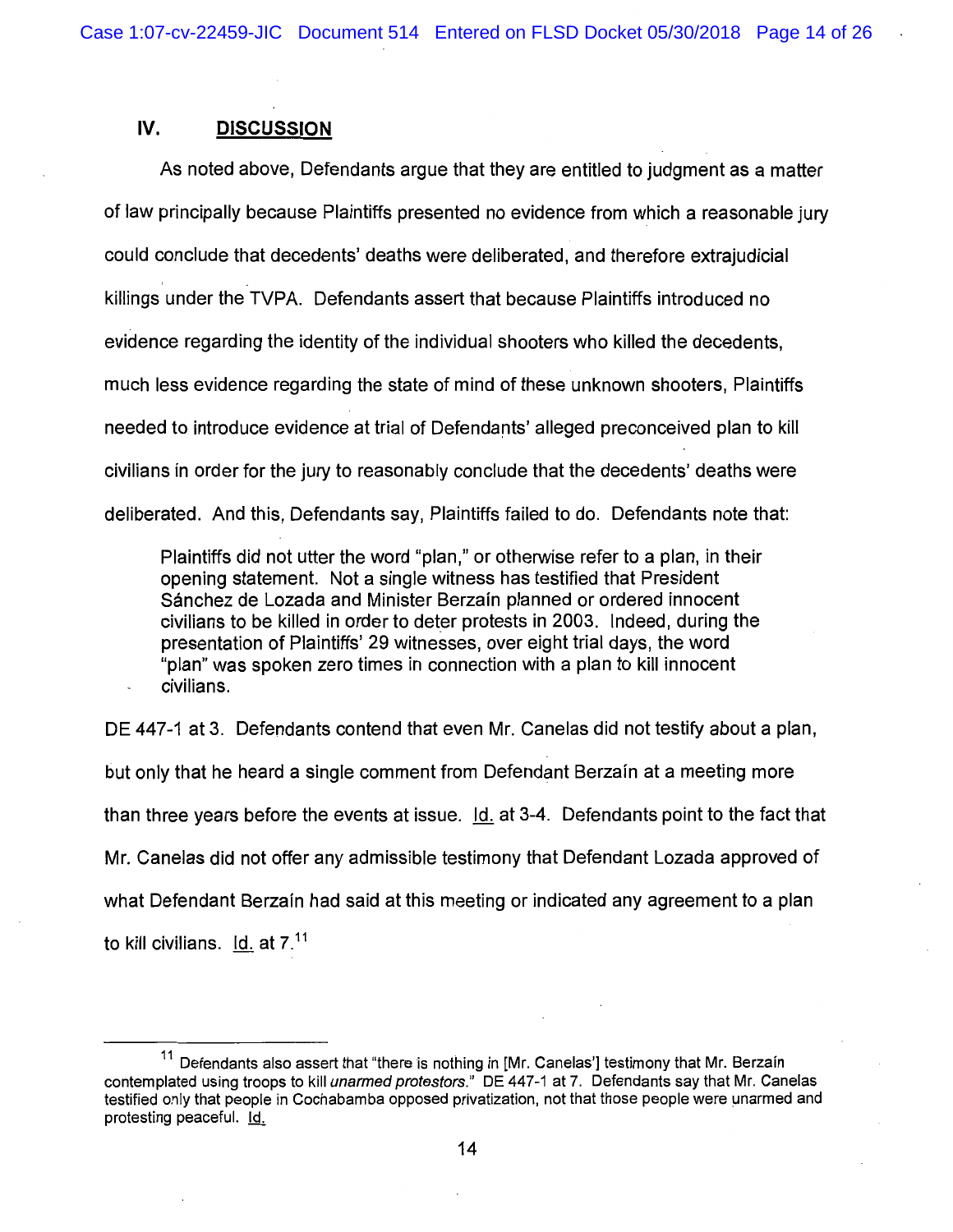Plaintiffs' response to this argument has evolved during the course of trial and briefing the instant Motion. First, at the close of their case, Plaintiffs argued that based on evidence that

[m]ultiple officers in multiple places on multiple days ordered soldiers to shoot at unarmed civilians, without lawful justification, and [evidence that] soldiers responded by shooting indiscriminately at civilians . . . [t]he jury could infer from this pattern that these orders were part of the Defendants' plan to suppress popular protests with lethal military violence.

DE 448 at 12-13. Plaintiffs suggested that such an inference was supported by evidence of the implementation of military policies known as the Republic Plan and the Manual on the Use of Force after Defendants took office.  $Id.$  at 2-4; 3/19/18 Trial Tr. at 18:21-19:25. Plaintiffs also argued that further support for the inference that the shootings occurred as part of Defendants' alleged plan "can be drawn from the fact that Defendants have not produced any evidence suggesting that they took any steps to issue orders to protect civilians, to investigate civilian deaths, or to ensure that troops under their command did not shoot and kill unarmed civilians." DE 448 at 13.

The problem for Plaintiffs, of course, is that evidence suggesting that shootings occurred as part of a plan is not itself evidence that a plan existed in the first place. Perhaps recognizing this fundamental flaw in their argument, Plaintiffs changed tack during their closing argument to the jury and—instead of arguing that they had presented evidence that decedents' deaths resulted from the implementation of a plan to kill civilians—implied that the testimony of Jose Elias Harb was sufficient evidence of deliberateness. DE 489 at 178:17-179:2 (3/26/18 Trial Tr.). Mr. Harb was the Vice Minister of Government in Defendant Lozada's administration and testified regarding, inter alia, the debate within the administration as to whether to respond to the protests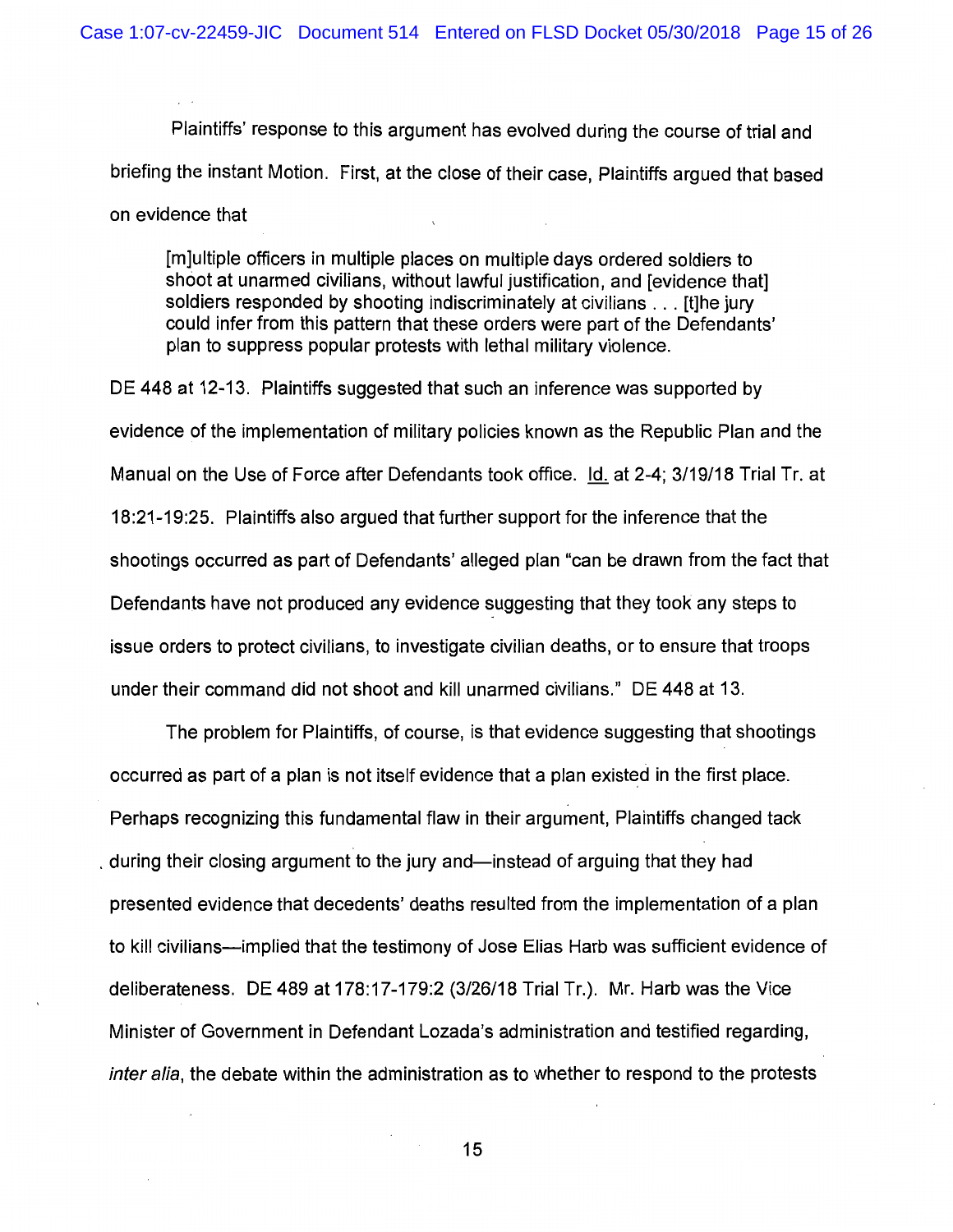engulfing the country "through the control of the State mechanisms" or negotiation. DE 500-7 at 164:11-20 (Harb Dep. Tr.). In his closing argument, Plaintiffs' counsel referenced Mr. Harb's deposition testimony which had been played at trial and, after reminding the jury that "[a] deliberated killing is one that is undertaken with studied consideration and purpose," asked "[w]hat could be more studied, what could be greater consideration than debate and dispute within the own government?" 3/26/18 Trial Tr. at 178:17-21.

Finally, in Plaintiffs' post-verdict response to the instant Motion, Plaintiffs theory of deliberateness shifted yet again. See DE 510. This time, Plaintiffs argued that evidence of a "widespread campaign against civilians" was alone sufficient to support the jury's verdict. Id. at 16. Specifically, Plaintiffs argue that

[t]he jury heard evidence of a widespread campaign against civilians-one that spanned weeks and many locations, involved a·number of Bolivian troops, and resulted in over 50 deaths and hundreds wounded. Such evidence is sufficient to establish that each killing was deliberated as part of that campaign.

Id. In other words, Plaintiffs say that solely based on evidence that over fifty people died in different locations on different days, it is reasonable to infer that all of those people were killed deliberately.

Plaintiffs further argue that while this evidence of a "widespread campaign" is "sufficient on its own," the jury could have also-reasonably inferred that decedents' deaths were deliberated because of evidence that Defendants "were warned that an aggressive response to the protests would lead to a 'Bolivian tragedy' and 'generate deaths.' Yet Defendants insisted on their hardline approach." Id. at 17. Plaintiffs say that this evidence, coupled with evidence that Defendants "continued the military·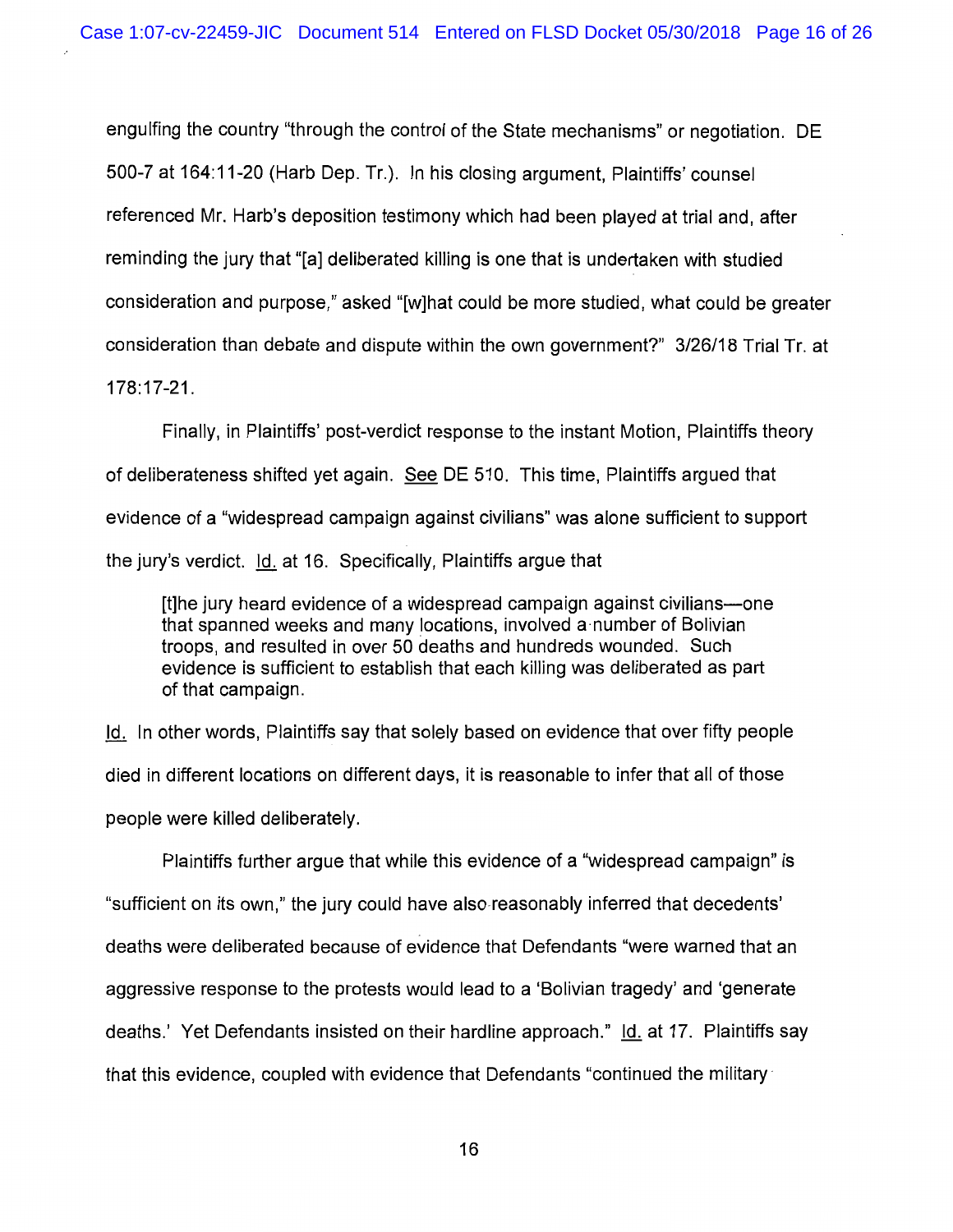operations despite actual knowledge of widespread civilian casualties ... allows for the jury's reasonable inference that Defendants intended, supported, or at the very least, knew of the lethal military campaign against the civilian population and the inevitable civilian deaths." Id.

# A. The Absence of Evidence of a Plan to Kill Civilians Precludes TVPA Liability in These Cases

For the reasons set forth below, Plaintiffs' failure to adduce evidence at trial of Defendants' alleged preconceived plan to kill civilians—which had been central to their case theory for the past five years of this litigation and to this Court's Summary Judgment Order-compels the Court to grant Defendants' Motion. The evidence borne out at trial, even when viewed in the light most favorable to Plaintiffs, simply does not support a reasonable inference that the deaths in these cases meet the minimal requirement for extrajudicial killing.

The Court does not lightly set aside the jury's verdict in these cases where each Plaintiff has suffered a tragic loss and fought undeterred for justice—both in the United States and Bolivia-for almost fifteen years. But the Court is nevertheless bound to grant Defendants' Motion as it is not only clear that Plaintiffs have failed to present a legally sufficient evidentiary basis for TVPA liability, but the evidence that Plaintiffs did present at trial is strikingly similar to the allegations that the Eleventh Circuit previously found insufficient earlier in this litigation.

> 1. Evidence of Multiple Shootings Resulting in a Total of Fifty Deaths is Not Evidence of Extrajudicial Killings

As noted above, Plaintiffs have effectively abandoned their argument that the jury could reasonably infer from the evidence the existence of plan to kill civilians. Plaintiffs'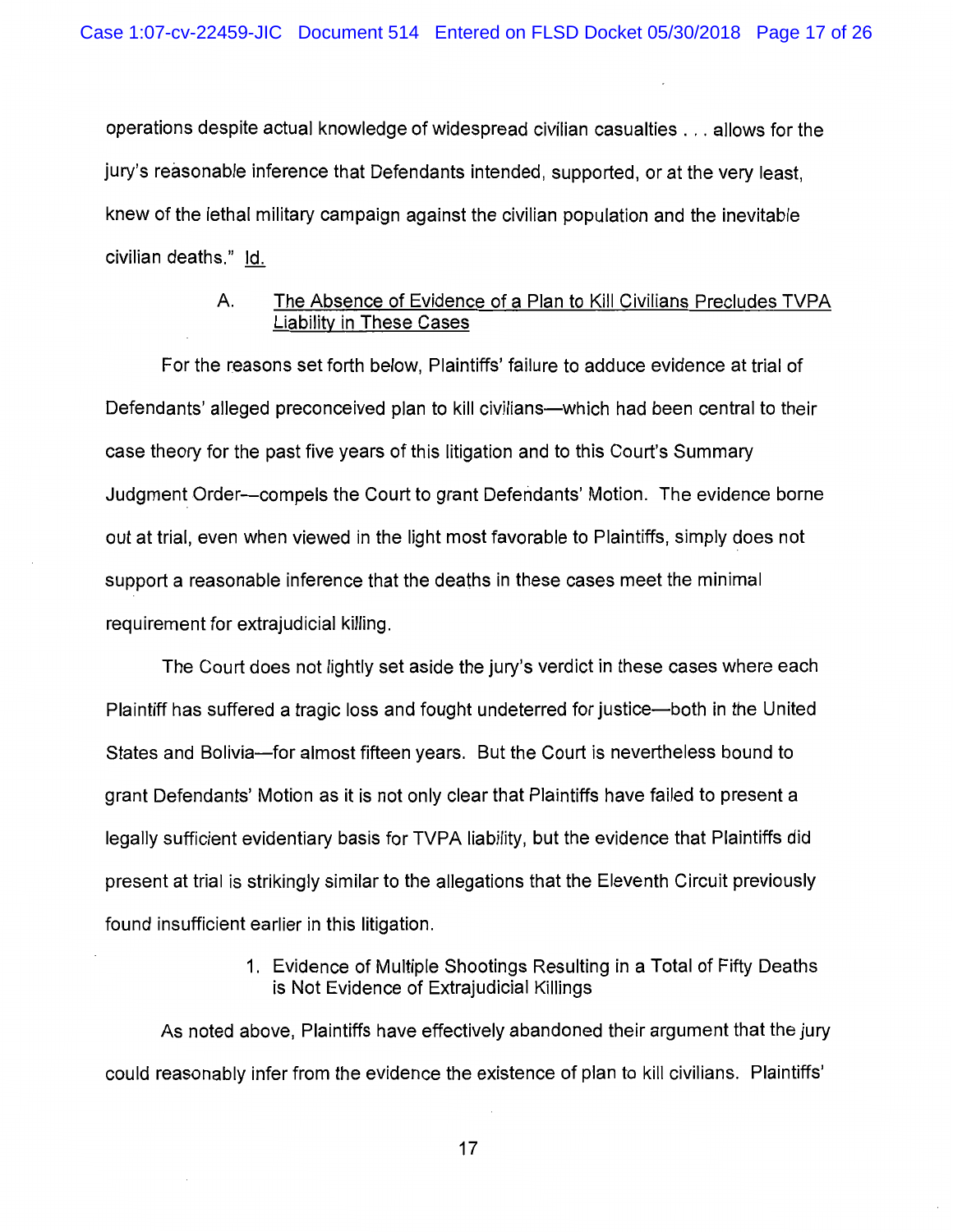chief argument now is that evidence of a "widespread campaign" involving Bolivian soldiers being ordered to shoot and/or shooting indiscriminately at unarmed civilians on multiple days and in multiple locations while there were no armed civilians in the immediate vicinity, eventually resulting in over fifty deaths and hundreds wounded, is sufficient on its own to show that each of the deaths at issue here "was deliberated as part of that campaign." DE 510 at 16. To be certain, Plaintiffs did present evidence at trial of indiscriminate shootings by the Bolivian military in the locations where the decedents were killed. See, e.g., DE 500-1 at 26:20-21 (Aguilar Dep. Tr.) (troops ordered to "shoot at anything that moved" in Warisata on September 20, 2003); DE 500- 4 at 29:23-32:14 (Castano Dep. Tr.) (military witnessed shooting a "rain of bullets" at people running down an alleyway in El Alto on October 12, 2003); DE 480 at 37:17-38:4 (3/12/18 Trial Tr.) (soldiers seen "shooting in every direction" in the Southern Zone of La Paz on October 13, 2003).

There is also evidence, however, that on these days in September and October 2003, not only was the country of Bolivia in crisis, but there were specific crises at each of the locations where decedents were shot. For example, there is unrebutted evidence that there was: (1) an ambush in Warisata on the military convoy transporting trapped travelers on September 20, Aguilar Dep. Tr. at 68:24-69:13, Ex.1 002.3; (2) crippling blockades in El Alto and La Paz in October, DE 478 at 86:5-87:11 (3/8/18 Trial Tr.), 3/12/18 Trial Tr. at 95:11-98:5; (3) attacks on October 12 in El Alto on tanker trucks transporting gasoline to La Paz by protestors armed with rifles and dynamite, Ex. 1 002.27; and (4) and an attack on the military on October 13 in the Southern Zone of La Paz, 3/12/18 Trial Tr. at 130:12-131:10.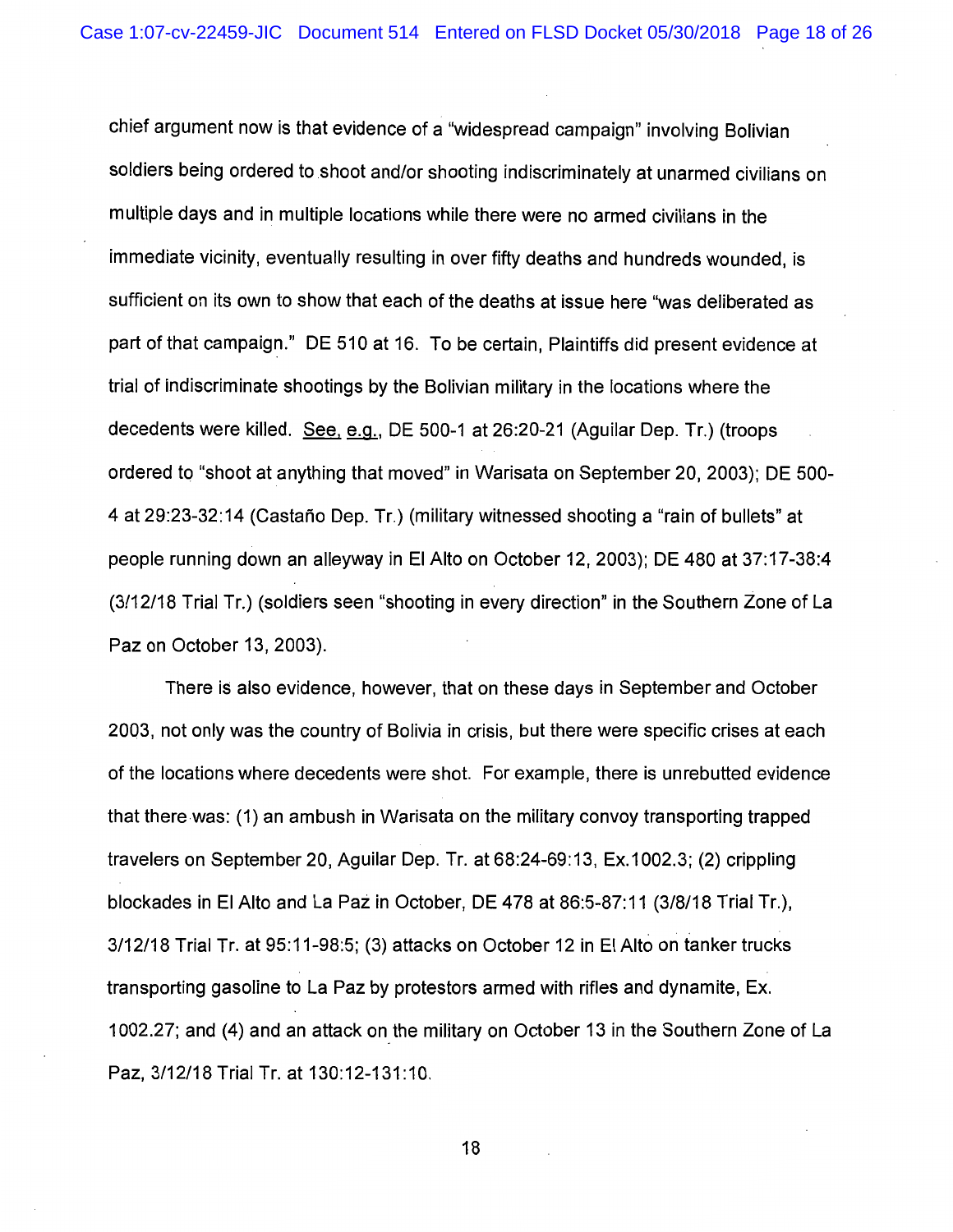Thus, at minimum, the evidence establishes a plausible reason for the military's presence and its use of some degree of force in each shooting location, meaning that Plaintiffs' evidence of a "widespread campaign" is not evidence of a random campaign of violence from which no reasonable inference can be drawn other than deliberate killings. This is why Plaintiffs needed to present some evidence to the jury from which it could reasonably infer (not merely speculate) that the shootings were more than disproportionate reactions to civil unrest or attacks on the military, but were essentially premeditated, or deliberated, killings. And this was the critical gap filled by evidence at summary judgment of Defendants' preconceived plan to kill civilians. Plaintiffs' failure to adduce that evidence at trial effectively lands them back where they were seven years ago, when the Eleventh Circuit found legally insufficient their allegations of indiscriminate shootings in multiple locations—shootings which Plaintiffs then described, like they do now, as "part of a pattern and practice of systemic and widespread attacks" against civilians.

Not only did the Eleventh Circuit find Plaintiffs' allegations of a pattern of indiscriminate shootings, without more, insufficient to meet the minimal requirement for extrajudicial killing, it also rejected another argument similar to one that Plaintiffs make now: that the scale of the loss of life and injuries resulting from the events at issue supports an inference that the killings were deliberate. Plaintiffs expressly cite the "magnitude" of the attacks at issue as further support that an inference of deliberateness is reasonable. DE 510 at 16. But the Eleventh Circuit, albeit operating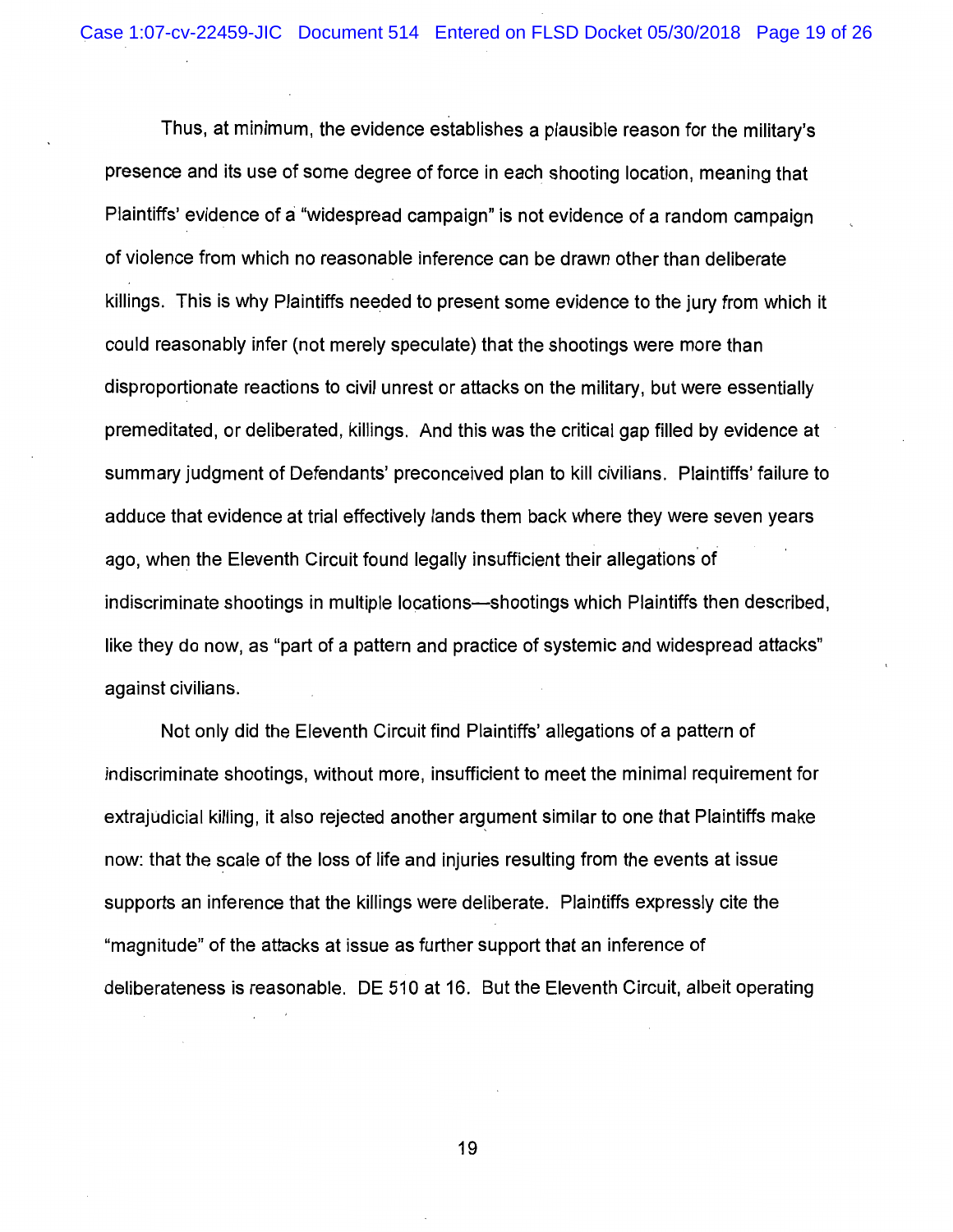under a different legal framework,<sup>12</sup> specifically held that while this toll-then alleged to be seventy deaths—"is sufficient to cause concern and distress," given the "mass" demonstrations, as well as the threat to the capital city and to public safety," it is not sufficiently "widespread" or "systematic" to amount to "conduct that is carried out in an extensive, organized, and deliberate way, and that is plainly unjustified." Mamani, 654 F.3d at 1156 (emphasis added).

Even if the Court were forced to examine this issue without the benefit of the Eleventh Circuit's guidance, the Court would reach the same conclusion. Evidence that approximately fifty individuals were killed, without more, is not evidence that those individuals were killed deliberately. In support of their argument to the contrary, Plaintiffs first cite the Court's Summary Judgment Order. DE 510 at 16 ("intent to kill may be inferred from evidence that 'decedents' deaths resulted from the implementation of Defendants' plan to use military force'") (quoting Mamani, \_F. Supp. 3d\_, 2018 WL 2013600, at \*17). Critically, Plaintiffs omit the remainder of this sentence from the Court's Summary Judgment Order, which discusses Defendants' alleged plan "to use military force to kill unarmed civilians." Mamani, F. Supp. 3d \_\_\_, 2018 WL 2013600, at \*17 (emphasis added). While the evidence could of course support a reasonable inference that Defendants planned to use military force to, for example, restore order in Bolivia, it is not possible to infer--without resorting to speculation---that Defendants planned to use such force to kill unarmed civilians. And again, evidence that might suggest that civilians were killed according to an unlawful plan to kill civilians is not itself evidence that such a plan existed.

 $12$  The Eleventh Circuit was specifically examining whether Plaintiffs, in their 2008 Amended Complaint, "pleaded facts sufficient to state a claim [under the ATS] for a crime against humanity pursuant to established international law." Mamani, 654 F.3d at 1156.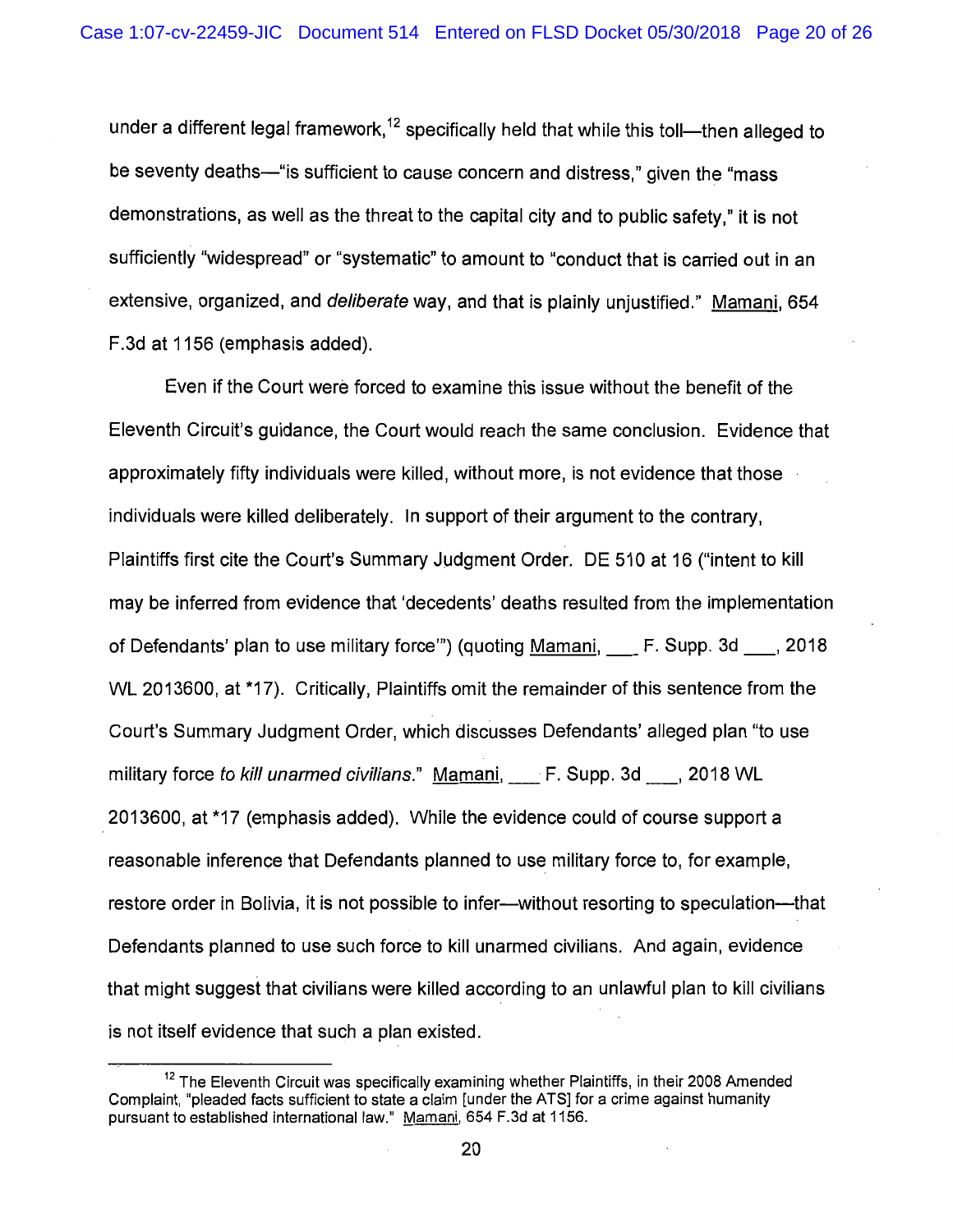Plaintiffs next rely on cases involving the 1998 United States embassy bombings in Tanzania and Kenya and the 2000 bombing of the U.S.S. Cole in Yemen. DE 510 at 16-17. In Owens v. Republic of Sudan, 864 F.3d 751, 770 (D.C. Cir. 2017), the D.C. Circuit held that the 1998 embassy bombings "were 'deliberated' in that they involved substantial preparation, meticulous timing, and coordination across multiple countries in the region." Similarly, in Flanagan v. Islamic Republic of Iran, 190 F. Supp. 3d 138, 163 (D. D.C. 2016), the district court held that the "coordination and planning" required to carry out the U.S.S. Cole bombing indicates that it was deliberated.<sup>13</sup> These cases are unhelpful to Plaintiffs for obvious reasons.

For one, neither of these cases involves a set of facts from which competing inferences could conceivably be drawn regarding intent. Unlike here, where the jury was tasked with deciding whether the evidence showed a democratically elected government's response to civil unrest or a deliberated campaign to kill unarmed civilians, in Owens and Flanagan, there was no possible inference to be drawn that the terrorist bombings at issue were intended to serve some legitimate purpose. And the "meticulous timing" and "coordination" that supported a finding of deliberateness in Owens was based on facts showing "the near-simultaneous bombings of American embassies in two different countries." 864 F.3d at 797. In contrast, it would be unreasonable in the instant cases to infer, merely from the locations and timing of the shootings-which the unrebutted evidence showed were dictated by external crises outside of Defendants' control—or the number of troops involved, that the shootings

<sup>&</sup>lt;sup>13</sup> Owens and Flanagan were decided under the Foreign Sovereign Immunities Act (FSIA), which waives a foreign states' immunity from suit in cases seeking money damages "against a foreign state for personal injury or death that was caused by," inter alia, "extrajudicial killing." 28 U.S.C. § 1605A(a)(1). The FSIA utilizes the TVPA's definition of extrajudicial killing. See id. § 1605A(h)(7).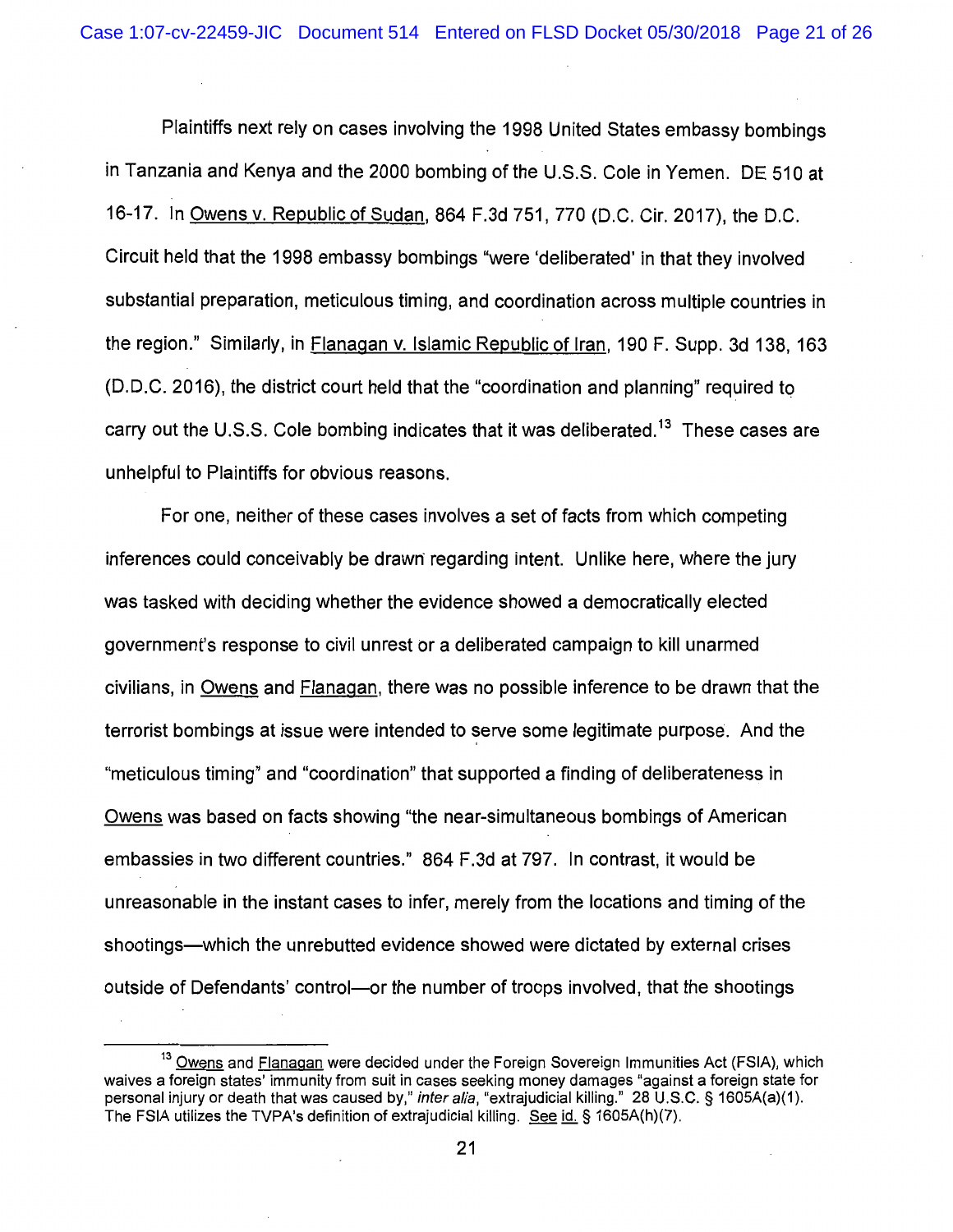were the product of a similar degree of timing and coordination. Moreover, Plaintiffs' argument that the killings at issue here must have involved substantial coordination and planning presupposes the existence of a plan that required substantial coordination to implement.

> 2. Evidence That Defendants Were Advised Against Using Military Force and Continued to Employ the Military After Civilians Were Killed is Not Evidence of Extrajudicial Killings

Plaintiffs next argue that evidence that (1) Defendants were warned against employing the military but did so anyways and (2) "continued the military operations despite actual knowledge of widespread civilian casualties" shows that decedents' deaths were deliberated. DE 510 at 17-18. Specifically, Plaintiffs claim that this evidence, when viewed in conjunction with Defendant Berzafn's comment in 2000 that, once in power, Defendants would "kill [fifty], a hundred, a thousand," permits an inference that "Defendants intended, supported, or at the very least, knew of the lethal military campaign against the civilian population and the inevitable civilian deaths." Id. at 17.

The first problem with this argument is that, as discussed above, there is no evidence that the "military campaign" which Plaintiffs claim that Defendants "intended, supported, or . . . knew of" was a campaign to intentionally kill unarmed civilians. Thus, Defendants' intent to launch this "campaign," or their knowledge or support of it, is irrelevant to whether Plaintiffs have presented sufficient evidence of extrajudicial killings. Mr. Canelas' testimony regarding Defendant Berzaín's comment in 2000 does not alter this conclusion.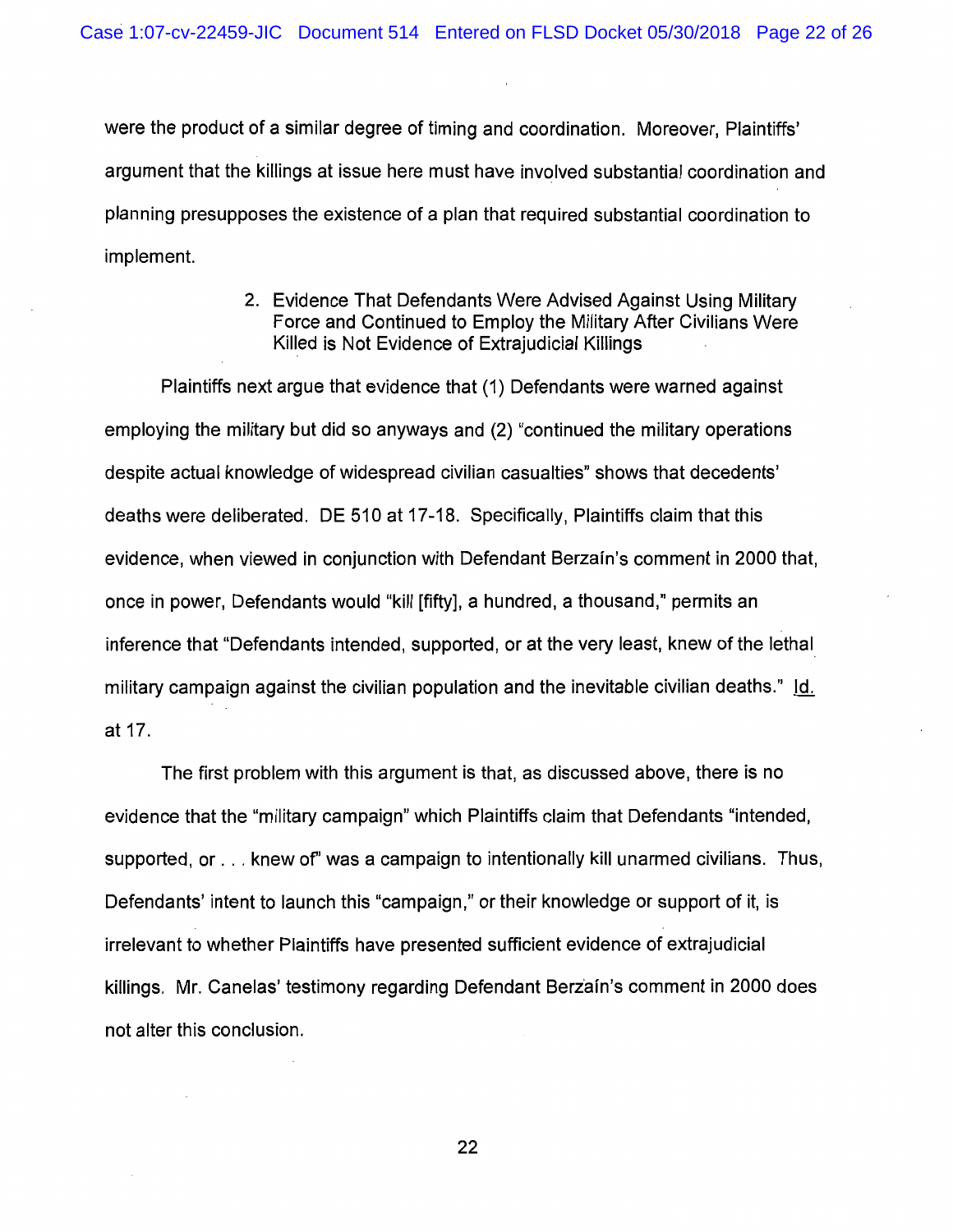Plaintiffs argue that because Defendant Lozada "did nothing to dispute or disavow [Defendant] Berzain's unconscionable statement, the jury could have properly inferred that he adopted it as well." Id. at 17 n.5. But the only support Plaintiffs offer on this point is an unpublished decision wherein the Eleventh Circuit held that, based on evidence that the plaintiff "was asked several questions to which he did not respond," the trial court properly instructed the jury that it could consider whether plaintiff's "silence was an admission of the truth of the statement." Elzubier v. Sony Music Holdings, Inc., 564 Fed. Appx. 545, 549 (11th Cir. 2014) (per curiam). Here, as Defendants point out, there was no question put to Defendant Lozada, nor was he silent. He said "[t]his is over" and adjourned the meeting. It would be unreasonable to infer, as Plaintiffs suggest, that based on this response, Defendant Lozada "adopted" Defendant Berzain's comment. It would be even more unreasonable to infer that, because Defendant Lozada did not do more to "dispute or disavow" the comment, the mobilization of the military three years later to respond to various crises was actually the implementation of a plan to kill up to a thousand civilians. See, e.g., Fenner v. Gen. Motors Corp., 657 F.2d 647, 650-51 (5th Cir. Unit B June 1981) ("[A] jury may properly reconstruct a series of events by drawing an inference upon an inference. The inference relied upon, however, must be reasonable.") (citation and internal quotation marks omitted)). <sup>14</sup>

Additionally, neither the evidence that there was debate within Defendant Lozada's administration about the proper response to the issues facing the country nor

<sup>&</sup>lt;sup>14</sup> In Bonner v. City of Prichard, 661 F.2d 1206, 1209 (11th Cir. 1981) (en banc), the Eleventh Circuit adopted as binding precedent all decisions of the United States Court of Appeals for the Fifth Circuit, as that court existed on September 30, 1981, handed down by that court prior to close of business on that date. '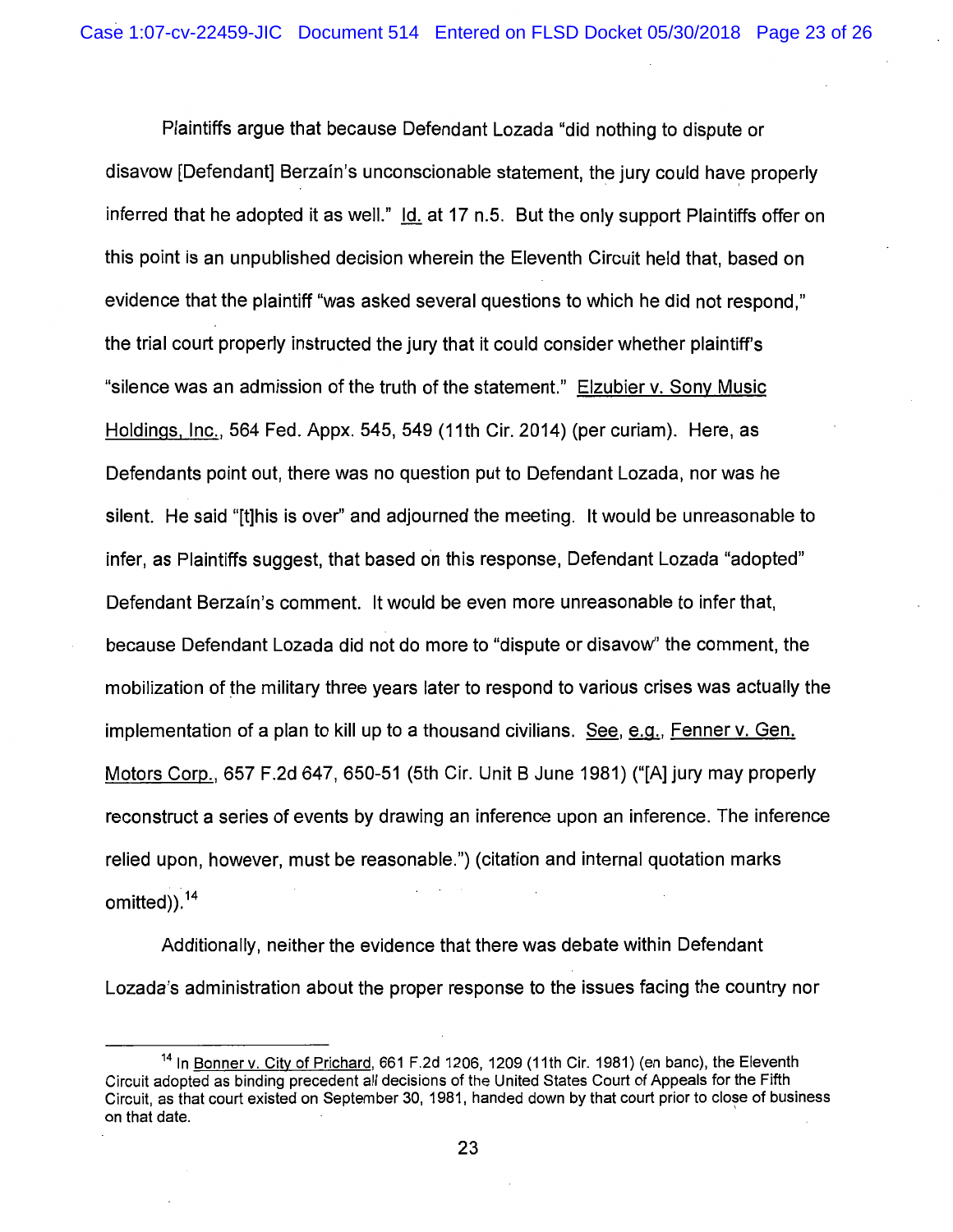the evidence that Defendants were warned not to employ the military is evidence from which a reasonable jury could infer that Defendants chose the path of military intervention out of a desire to intentionally kill unarmed civilians. To reach such a conclusion from the evidence presented at trial would be impossible without resort to speculation. And, as a general matter, it would be unprecedented to conclude that, because an elected official's decisions as to how to govern his or her country were made over the opposition of others within the government and ultimately resulted in the loss of civilian life, the loss of life was intentional. Likewise, Plaintiffs cite no authority supporting their argument that Defendants' decision not to abandon military operations after there had been civilian casualties supports an inference that those casualties, and all subsequent casualties, were intentional. See Mamani, 654 F.3d at 1155 ('"Plaintiffs point to no case where similar high-level decisions on military tactics and strategy during a modern military operation have been held to constitute extrajudicial killing under international law."') (alterations omitted) (quoting Belhas v. Ya'alon, 515 F.3d 1279, 1293 (D.C. Cir. 2008) (Williams, J., concurring)).

### 3. The Totality of the Evidence Does Not Support a Reasonable Inference That Plaintiffs' Relatives Were Killed Deliberately

Finally, Plaintiffs argue that it is improper to "point to individual pieces of evidence and suggest that, in isolation, each piece cannot support the verdict." DE 510 at 2. Rather, Plaintiffs say that the totality of the evidence presented allows for the jury's reasonable inference that decedents' deaths were deliberated. But whether the evidence is considered individually or cumulatively, the Court cannot conclude that such an inference can reasonably be drawn.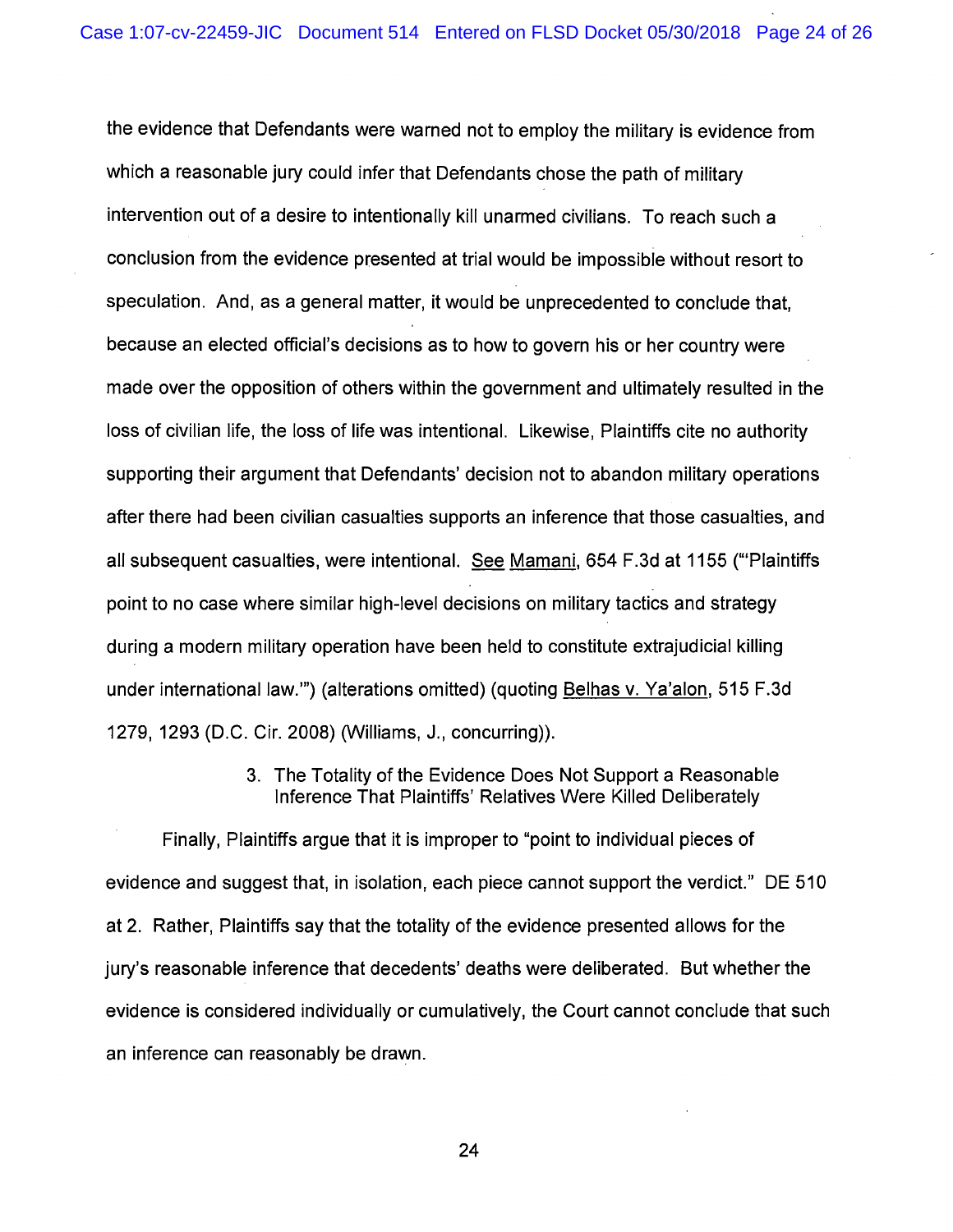At most, the evidence in these cases supports an inference that Defendants responded to civil unrest in their country with a heavy hand, and that some unidentified members of the Bolivian military fired upon civilians for unknown reasons. But that is insufficient to impose TVPA liability on these Defendants. See Mamani, 654 F.3d at. 1155 (holding that shootings based on "individual motivations (personal reasons) not linked to defendants" and those "compatible with accidental or negligent shooting[s]" are not extrajudicial killings). Plaintiffs' failure to present any evidence supporting a reasonable inference that decedents' deaths were "undertaken with studied consideration and purpose" impels judgment as a matter of law in favor of Defendants. <u>ld.</u>

# **V. CONCLUSION**

After Plaintiffs' claims were dismissed without prejudice seven years ago, they amended their pleadings and included a new allegation that their relatives were killed pursuant to a plan, conceived and implemented by Defendants, to deliberately kill civilians in order to suppress opposition to Defendants' policies. Plaintiffs stressed the importance of this new allegation in addressing deficiencies in their case previously identified by the Eleventh Circuit, and based on this allegation—and a sworn statement substantiating same—the Court held that Plaintiffs had put forth sufficient evidence to present their case to a jury. At trial, however, Plaintiffs failed to present any evidence supporting this critical allegation. And the evidence that Plaintiffs did present is legally insufficient to support the jury verdict rendered in their favor. Accordingly, it is

**ORDERED and ADJUDGED** that Defendants' Renewed Motion for Judgment as a Matter of Law [DE 501 in Case No. 07-22459; DE 475 in Case No. 08-21063] is